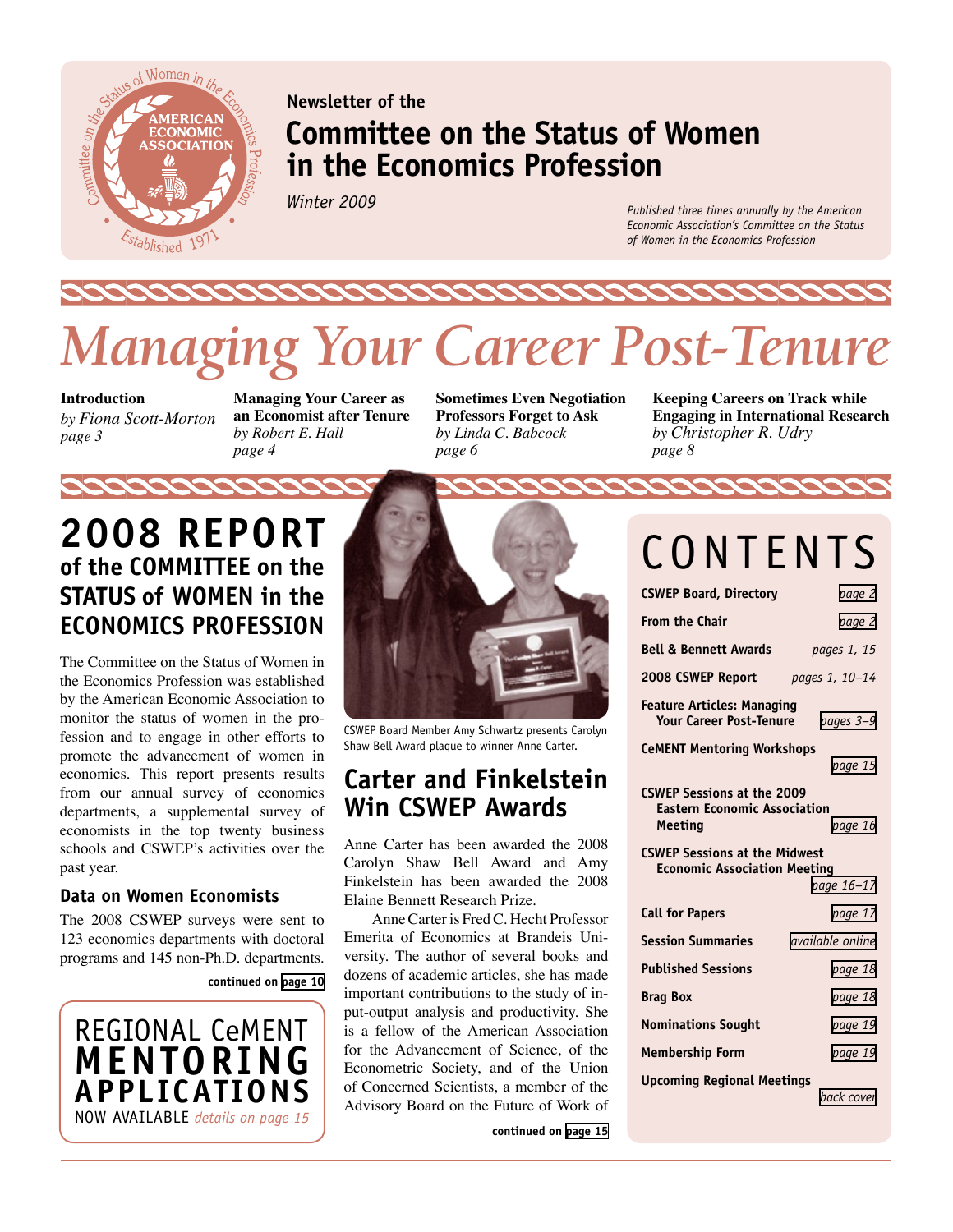### <span id="page-1-0"></span>**DIRECTORY OF CSWEP BOARD MEMBERS**

**Barbara M. Fraumeni, Chair**

University of Southern Maine Muskie School of Public Service Wishcamper Center PO Box 9300 Portland, ME 04104-9300 [cswep@usm.maine.edu](mailto:cswep@usm.maine.edu)

**Joan G. Haworth, Donations Chair** ERS Group 4901 Tower Court Tallahassee, FL 32303 (850) 562-1211 FAX (850) 562-3838 [jhaworth@ersgroup.com](mailto:jhaworth@ersgroup.com)

#### **Debra A. Barbezat**

Colby College 5239 Mayflower Hill Waterville, Maine 04901-8852 207-859-5239 [dabarbez@colby.edu](mailto:dabarbez@colby.edu)

#### **Linda A. Bell, CSWEP East**

Economics Department Haverford College 370 Lancaster Avenue Haverford, PA 19041-1392 (610) 896-1253 Fax: (610) 896-1041 [lbell@haverford.edu](mailto:lbell@haverford.edu)

#### **Kaye G. Husbands Fealing CSWEP Midwest**

Visiting Professor Hubert H. Humphrey Institute of Public Affairs University of Minnesota 164 Humphrey Center Minneapolis, MN 55455 (612) 624-6449 [khf@umn.edu](mailto:khf@umn.edu)

#### **Donna Ginther**

Department of Economics University of Kansas Summerfield Hall Lawrence, KS 66045-7585 [dginther@ku.edu](mailto:dginther@ku.edu)

#### **Julie Hotchkiss, CSWEP South**

Research Department Federal Reserve Bank of Atlanta 1000 Peachtree Street N.E. Atlanta, Georgia 30309-4470 404-498-8198 [julie.l.hotchkiss@atl.frb.org](mailto:julie.l.hotchkiss@atl.frb.org)

### **CSWEP NEWSLETTER STAFF**

Barbara M. Fraumeni, Editor Fiona Scott-Morton, Co-Editor Deb Arbique, Assistant Editor Debra Barbezat, Oversight Editor Leda Black, Graphic Designer

### **What is CSWEP?**

CSWEP (the Committee on the Status of Women in the Economics Profession) is a standing committee of the AEA (American Economics Association). It was founded in 1971 to monitor the position of women in the economics profession and to undertake activities to improve that position. Our thrice yearly newsletters are one of those activities. See our website at [www.cswep.org](http://www.cswep.org) for more information on what we are doing.

#### **Fiona M. Scott Morton**

Professor of Economics and Strategy Yale School of Management Box 208200 New Haven, CT 06520-8200 (203) 432-5569 Fax: (203) 432-6974 [fiona.scottmorton@yale.edu](mailto:fiona.scottmorton@yale.edu)

#### **Patricia C. Mosser**

Senior Vice President Markets Group Federal Reserve Bank of New York 33 Liberty Street New York, NY 10045 (212) 720-6416 Fax: (212) 720-2947 Trading desk: (212)720-6860/6880 [patricia.mosser@ny.frb.org](mailto:patricia.mosser@ny.frb.org)

#### **Ron Oaxaca**

McClelland Professor University of Arizona McClelland Hall, Room 401QQ PO Box 210108 Tucson, AZ 85721-0108 (520) 621.4135 [rlo@email.arizona.edu](mailto:rlo@email.arizona.edu)

#### **Martha L. Olney, CSWEP West**

University of California Department of Economics 549 Evans Hall, #3880 Berkeley CA 94720-3880 510-642-6083 (o) [molney@econ.berkeley.edu](mailto:molney@econ.berkeley.edu)

#### **Rohini Pande**

John F. Kennedy School of Government Mailbox 46 79 JFK Street Cambridge, MA 02138 (617) 384-5267 [Rohini\\_Pande@ksg.harvard.edu](mailto:Rohini_Pande@ksg.harvard.edu)

### **Amy Ellen Schwartz**

Professor of Public Policy, Education and Economics Wagner School of Public Service New York University 295 Lafayette Street New York, NY 10012 (212) 998 - 7461/7405 [amy.schwartz@nyu.edu](mailto:amy.schwartz@nyu.edu)



# **From the Chair**

The AEA Meetings in San Francisco in January were great! Many of you visited the CSWEP hospitality room or attended the reception crowded with CSWEP associates and CeMENT/CCOFFE alumnae. We will get a bigger space next year! Both the Carolyn Shaw Bell Award and the Elaine Bennett Research Prize were given out, to Anne Carter and Amy Finklestein respectively. Referring to the Bennett prize, because in 2007 Susan Athey became the

first woman to win the John Bates Clark Medal, I asserted a new fundamental rule at the CSWEP Business Meeting. Since the Bennett prize now predicts the Clark Medal, and the Clark Medal predicts the Nobel prize, by transitivity the Bennett prize now predicts the Nobel prize. We also sponsored 6 sessions at the meetings. I'm happy to report that due to the hard work of Lisa Lynch CSWEP is continuing to have two May *American Economic Review* papers and proceedings sessions. These sessions with the titles of the published papers are listed later in the newsletter; congratulations to the authors who have won this honor!

In writing the CSWEP annual report, which is included in this newsletter, I realized that it has been ten years since David Warsh, then the economist columnist for the *Boston Globe,* featured some of the CSWEP survey statistics in his column. A retrospective is on my list of things to do.

Department chairs and senior faculty, bring to the attention of junior women in your department the opportunity to participate in the regional CeMENT mentoring workshop, to be held just before the Southern Economic Association Meetings. Applications are due by April 1st; details about the application process and the program are included later in this newsletter. Also, consider bringing a senior woman on-campus, supplementing travel expenses with funds the Joan Haworth Mentoring Fund. Everyone, check out the call for abstracts for the Southern Economic Association Meetings.

It is that time of the year when some Board members step-down and others join. Join me in thanking Karine Moe from Macalester College, Anna Paulson from the Federal Reserve Bank of Chicago, and Dick Startz from the University of Washington for their service on the Board. New Board members include Kaye Husbands Fealing from the University of Minnesota, Rohini Pande from Harvard University, and Ron Oaxaca from the University of Arizona.

*—Barbara M. Fraumeni*



In the CSWEP hospitality suite at the recent AEA Meetings in San Francisco.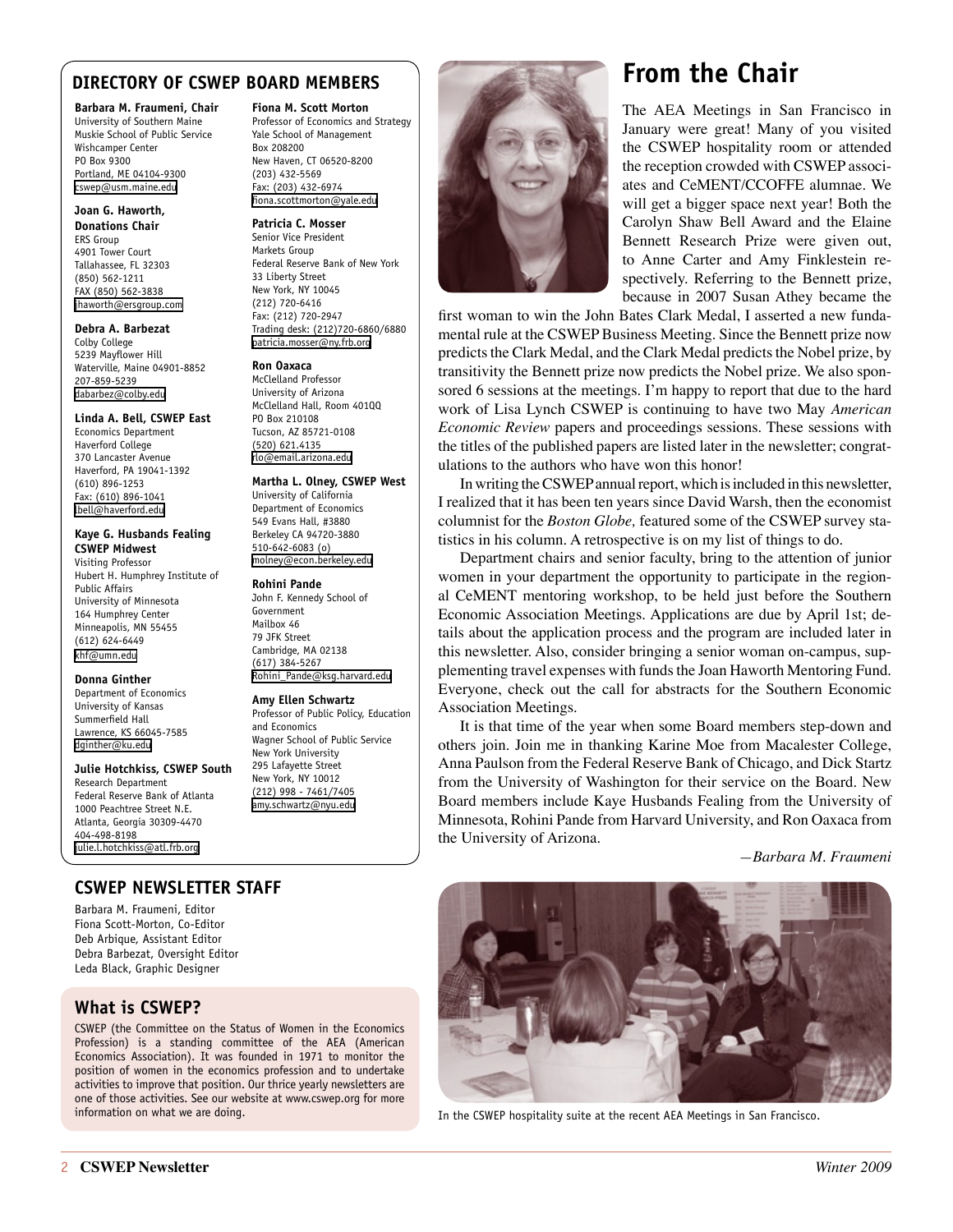# <span id="page-2-0"></span>*Managing Your Career Post-Tenure*



*Introduction by Fiona Scott-Morton, Yale University*

he articles that follow all address aspects of managing an academic career post-tenure. I asked the authors to consider the case of someone who already knows how to write good research papers, has focused on doing that, and has succeeded in getting tenure. Now that our hypothetical professor is more senior, she will be asked to participate in a range of new activities. Many of these will drive her career

forward, but they all take time. She wants to make choices that enhance her status in the profession and her department or professional school, and then get appropriate credit—whether in salary, rank, outside offers, students, or office location—for those accomplishments.

In "Managing Your Career as an Economist after Tenure" Bob Hall writes about the many activities other than research that are both time-consuming, but potentially valuable for a senior faculty member. The theme that persists in his advice is that a focus on the fundamentals of good, active research continues to be necessary—no matter what else a faculty member takes on. In "Sometimes Even Negotiation Professors Forget to Ask," Linda Babcock describes her research that finds that women do not negotiate as often or as successfully as men. If you have accomplishments and activities that are valuable to your department or school, do not expect to be compensated automatically. You will likely have to ask for the reward for your efforts; the article describes how to do that and offers resources to improve negotiation skills. Lastly, in "Keeping careers on track while engaging in international research," Chris Udry shares some thoughts on managing a research agenda that involves substantial travel—e.g. field research in developing countries—while simultaneously sustaining other professional and personal obligations and activities.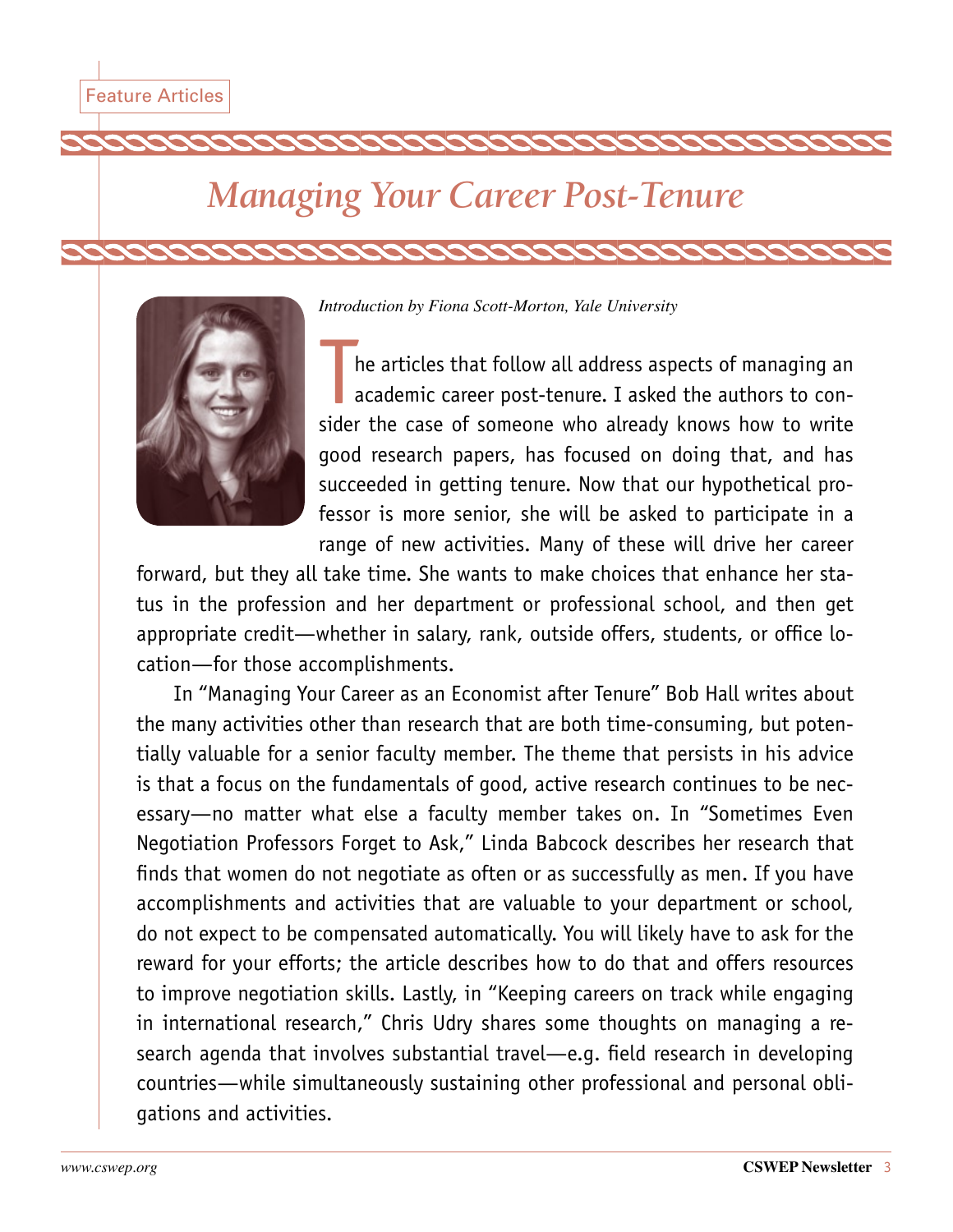# **Managing Your Career as an Economist after Tenure**

*—Robert E. Hall, Robert and Carole McNeil Professor of Economics and Senior Fellow, Hoover Institution, Stanford University*



The economist I have in mind in this essay is committed to an academic career and is not looking to make a transition soon to government, consulting, financial management, or university administration. She wants to advance in the profession and spend most of her time in research and teaching. But she

2222222222222

may spend some of her years or part of her time in these related activities.

I believe that the economics profession is close to a meritocracy. One advances mostly on merit—and merit means research ideas that catch on, published in professional journals. There is no outer limit to the people who participate in this process—good ideas get lots of discussion even if they come from previously obscure researchers and institutions. So the core activity of a committed economist academic is to think hard about a topic, find a new result or fact, write it up as a serious professional paper, present it where you can, and publish it in the most prominent journal that will take it.

Now that you have tenure, the number of papers you produce is amazingly irrelevant. One good paper a year would put you at the very top of productivity. Consequently, you should generally spend your research time on the most promising of the projects you are working on. A related principle is that you should try to maintain a lot of slack in your time allocation, so that if a great research idea pops into your head or a great opportunity comes along in another way—an offer of collaboration or access to a data set—you can exploit it quickly.

It's almost impossible to give advice about where good research ideas come from. Out of the blue seems to be the most common answer. I have only one comment: Research shows that good ideas are more likely to spring into your head when it is fuzzy and relaxed, not when you are focused and concentrating, with caffeine at its maximum dose. Another principle is that if you get away from a problem for a bit—say by taking a vacation or spending a weekend with your family—the answer may come to you easily when you return to work on the problem.

Managing lower-value research activities calls for a lot of judgment. Once you attract some attention for a line of research, you will be invited to conferences and possibly asked to write derivative papers for conference volumes.

Conferences yield lots of benefits to you and are opportunities to help others. But committing to derivative papers should be done with care. Sometimes they help establish you as a player in a line of research but often they clog up your work schedule and impede more serious research. Always remember that writing a paper is three times more work than you think it will be in advance, even if you are completely aware of this principle.

One of the hardest aspects of research is getting good criticism at an early stage. It's amazing how often you can give a paper before multiple audiences and get a positive reaction, and then find out only from the referees that your idea is both well known (with cites nobody told you about before) and wrong (with more cites, often to the referee's own work). You should push your colleagues for candid criticism of your research. A useful principle is to be sure each year what paper you regard as your best current unpublished work and look for places to present it. NEVER waste a presentation opportunity with anything but your best work. In addition to seminars at other universities and research institutions, there are more and more conferences and workshops that solicit papers. Most of these do not involve any publication. Avoid those that do, unless you feel that the outlet is the best one for the paper. Do not publish in conference volumes that are not available online—the prevailing view in academics today is that if it is not online, it does not exist. Avoid burying your work.

You probably know a lot about the frustrations of publication already, but be prepared for them to continue. As soon as a paper is thoroughly developed and tested in presentations, submit it to the best journal where it has a chance, and work down from there. Even the most hostile referee has some useful things to say, so always revise on the basis of referees' comments when your paper is rejected. Aim to resubmit a paper to the same or a different journal within a month after you hear from the journal. Never forget that two journals rejected George Akerlof's lemons paper.

Pay close attention to the appearance and dissemination of your work. I hold the following controversial view that my economist wife thinks betrays a lack of spiritual development: There is a separating equilibrium between researchers who put out nicely typeset papers in Latex and those who struggle with the infirmities of Microsoft Word. I realize this varies by field and that my field, macro, is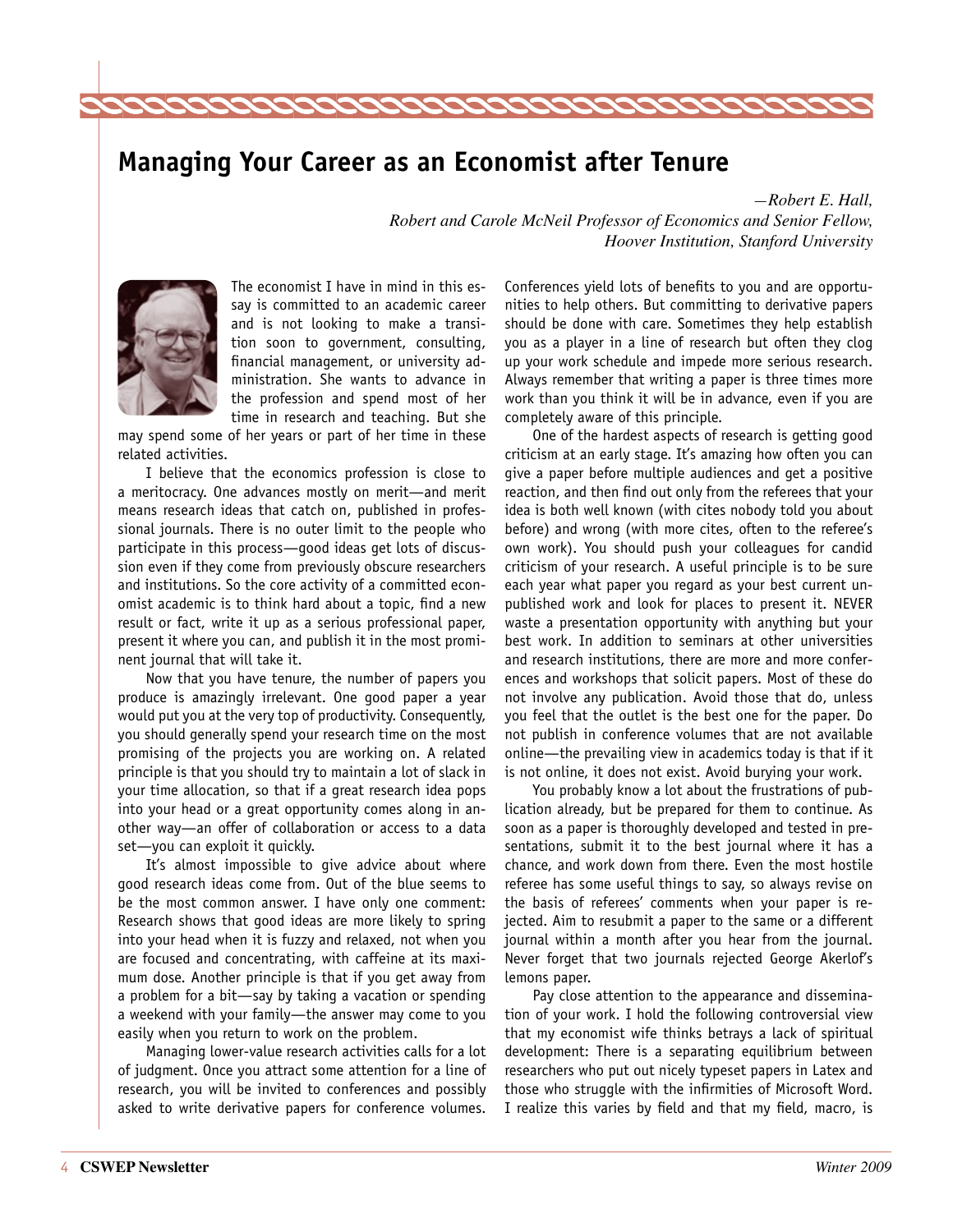

approaching a pooling equilibrium with Latex. The same issue arises with slides. Nice clean slides in Beamer give your work a much more professional air than does anything in PowerPoint. Sadly, Beamer can produce cluttered, distracting slides too. One good rule is to pay close attention to the way new Ph.D. job-market candidates present their work—it's not too early in your career to be sure that you are not being left behind by the younger cohort.

Maintain a first-class website. I'm surprised how many economists fail to take advantage of the powers of the web. The gold standard in economists' websites is Chad Jones's. Take a look. Also, be aware that economics journals now permit authors to post the published pdfs of their own papers on their own websites. Don't make your fans go to Jstor or journals to get your publications.

Always have an up-to-date CV on your website. Keep it brief and classy. Make it look unpadded. List college degree (no honors), Ph.D., editorial and similar positions, any significant prizes for teaching or research, recent unpublished papers, and publications, in reverse chronological order. Omit: anything related to high school or college, presentations, conferences, refereeing, and the like. No more than three pages.

Just as you should seek the benefit of careful reading of your own work from others, you owe others similar attention. And you will benefit from this process as well. Read papers from people doing work related to yours and send them comments at an early stage. Agree to discuss papers at conferences. Be a diligent referee.

Should you become a research entrepreneur, seeking big grants from the government and establishing a research center that you direct? Robert Solow once remarked that the most powerful tool for research was one economics professor with one research assistant. But some activities do require resources and scale. Definitely a judgment call. But a reputation as a research entrepreneur does not put you on the list for a professorship at another school—good research does.

As for the rest of your time budget, first, it goes without saying that careful attention to departmental duties is essential. The question will arise soon if you should take on an elective administrative duty such as deputy chair of your department. The main advice I can give is to avoid taking on so many of these kinds of duties that you feel frustrated and disappointed about spending so little time on creative activities. Your standing in your department depends on your standing in the profession and your contributions to the department. You should balance your efforts accordingly.

Serving for a journal in an editorial capacity is a common outside activity at your stage. Offers to be an associate editor (editorial board member), co-editor, or chief editor go largely to people who have published influential work in the subject area of a journal. Though some of these positions are paid, the main reward is service to the profession and improved

professional visibility. Success in editorial work is almost entirely a matter of staying on top of your duties. One of the most successful current chief editors does not leave his office each day until every paper under his control has advanced the next notch in the process. If you are not that kind of a person, be careful about accepting an editorial position.

What if you have an opportunity to serve in the government temporarily? The main observation I have is that you stand a good chance of permanent alteration from even a year or two in Washington. Potomac fever is contagious and incurable. I know one economist who deliberately hired an undocumented nanny as a commitment device to avoid the temptation of government. But now more than ever the government needs topflight economists.

Testifying before Congress, consulting for government agencies, and serving on advisory committees are another matter. Most congressional testimony gets little attention be prepared for an empty hearing room and only one or two members of the committee—but occasionally you can have some effect and it is not time-consuming.

Should you publish a textbook? Some textbooks add luster to the author's academic reputation and some make a bundle of money (very, very few). Mostly textbooks are a huge amount of work. It's tempting to think that you can take your notes for a successful course and whip them into a book, but once you have finished whipping, you are about 5 percent of the way to a published book. You should decide upon your objective before you launch. Don't be impressed by the enthusiasm of a publisher—you will be doing the hard work.

What about hourly consulting? This can be an excellent way to keep the children in shoes. Most opportunities arise from your writings. The remuneration depends on three factors: your professional standing, your skills as a consultant (or testifier, in litigation consulting), and the nature of the work. If an opportunity arises, a good idea is to consult with your most senior colleagues who do consulting. They can advise you on how to set a rate. Consulting is highly distracting—it tends to make demands on your time without regard to your other obligations. It is rare, but not unknown, for a consulting project to stimulate successful academic research.

To sum up, the big danger for an economist at your career stage is to get involved in so many seemingly meritorious activities on campus, at journals, in Washington, at conferences, writing textbooks, serving clients, and the like, that your life becomes crowded and you feel hassled. Worst of all, you find yourself starved of time for creative research. When this happens, take out a piece of paper and write down all of the activities that fill your work day and decide which ones to cross off. This sounds like trite self-help book advice, but it works.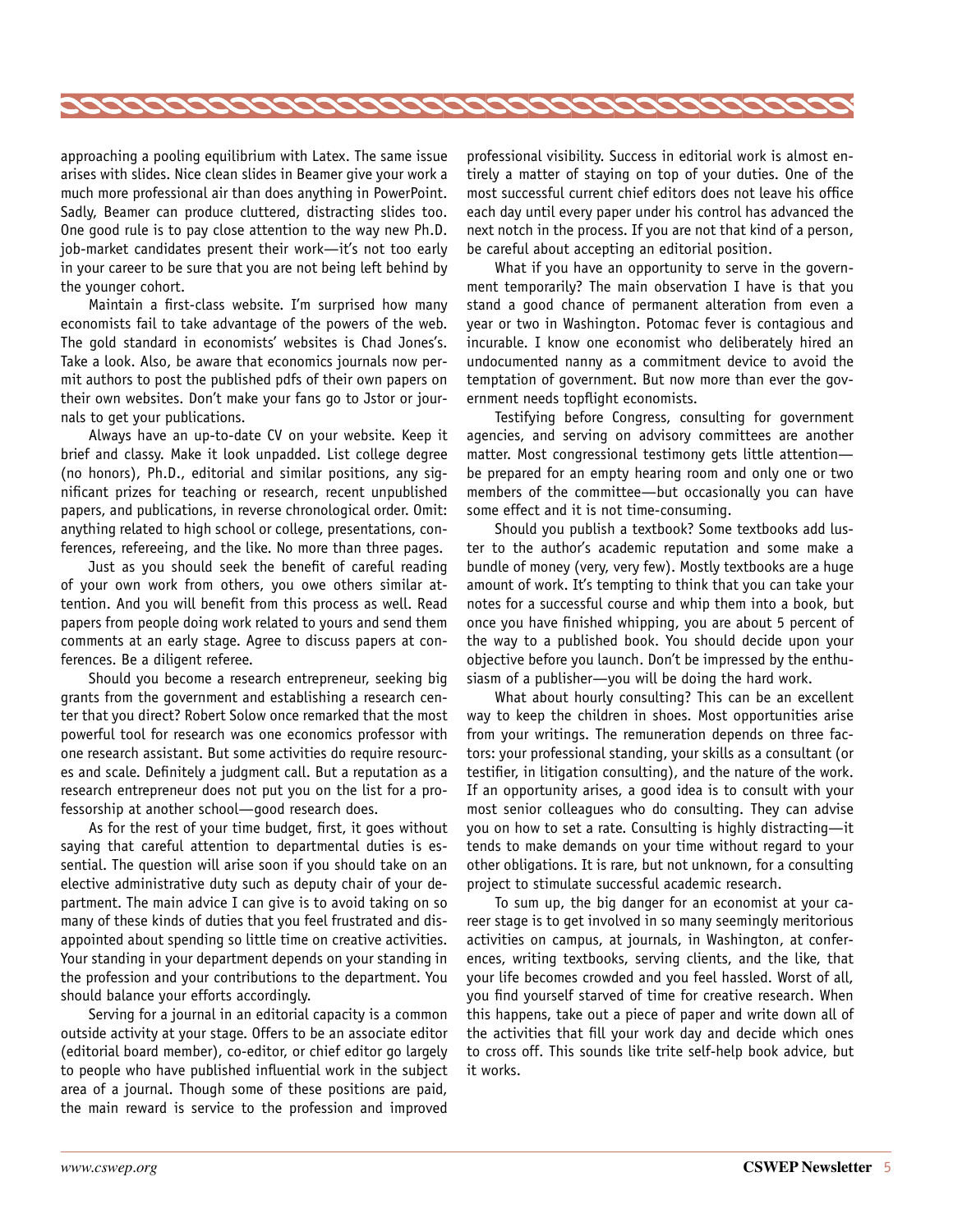



For 20 years, I've been a faculty member at Carnegie Mellon conducting research on negotiation; teaching negotiation; coaching people to negotiate; doing negotiation consulting for companies, nonprofits, and governments; and basically being obsessed with negotiation. My research in the past decade has been

222222222222

about sex differences in the propensity to negotiate, and I have written two popular press books (*Women Don't Ask* and *Ask For It*) that document how women are much less likely than men to initiate negotiations. The sex differences are large and have enormous consequences for the lives and careers of women. For example, men are approximately four times more likely than women to initiate a negotiation about their salary and are also more likely to negotiate about getting the things they need to be productive and move to the next level. I take every opportunity to talk to groups of women all over the country about the importance of negotiating for what you want and how to do it effectively. So shouldn't I be an expert negotiator?

A number of years ago, two of my male colleagues who were hired the same year as I, were put up for promotion from Associate Professor to Full Professor. Both sailed through the promotion process and were granted Full. They were certainly qualified to move to the next level, but so was I. I figured it was just a matter of time before my Dean stopped by my office with the good news that he was putting my case up for promotion, too. So I waited. And waited. And endlessly complained about the situation to my husband, who finally said: "Hey, aren't you always telling women to ask for what they want? Go ask to be promoted and quit whining." So the next day I stopped by the Dean's office to talk about a promotion. I vividly remember his reaction. A big smile spread across his face. "Great! Let's promote you, too!" he said. Apparently, my two male colleagues had asked to be promoted and my boss, seeing that they'd met the threshold, readily agreed to put them up for promotion. Since he was a busy man, he didn't stop to think about who else was ready for promotion.

To me, this story illustrates how ingrained these differences between men and women are and how vigilant we must continually be to not let opportunities to negotiate pass. Because sometimes even negotiation professors forget to ask. Even ones obsessed with negotiation!

*—Linda C. Babcock, James M. Walton Professor of Economics, Carnegie Mellon, Heinz College* 

So what else is negotiable besides the timing of promotions? Salary! A few years ago when I was Acting Dean of my school, I hired two people with similar credentials, a woman and a man. I made them each the same salary offer. The woman accepted the offer without negotiating. The man bargained hard, and I had to raise his offer by about 10 percent before he'd agree to come. Because I study sex differences in negotiating, I immediately noticed the disparity and adjusted the woman's salary. But when I've discussed this situation with other administrators and HR professionals, I find very few who would have taken this action. So unfortunately, it may be up to you to make sure you are appropriately compensated. A 10 percent difference in salary may not seem like an enormous amount, but consider this calculation. For an employee earning \$100,000 versus \$110,000 at age 30, if each receives a 3 percent raise every year, the person earning the larger figure will earn an extra \$632,758 over the course of a career (assuming retirement at 65). That's a lot of money gained from a onetime negotiation.

Salary and promotion schedule may be obvious things to negotiate, but the list is large and can have a big impact on your productivity and career success. Here are some other items that can be negotiated:

- Research funding (buying data access, payments for human subjects, books)
- • Hiring of research assistants or post-docs
- Summer support
- Travel to conferences or other training
- Teaching assistants
- Laboratory resources
- Sabbatical leave
- • Teaching load (number of courses, which courses, number of preps)
- Maternity leave (time off teaching, stopping the tenure clock)
- IT resources and administrative support
- Decorating your office (I get mine painted regularly and have a nice couch!)
- • Committee assignments (within department and at the university level)
- • Project assignments (for those working outside academia)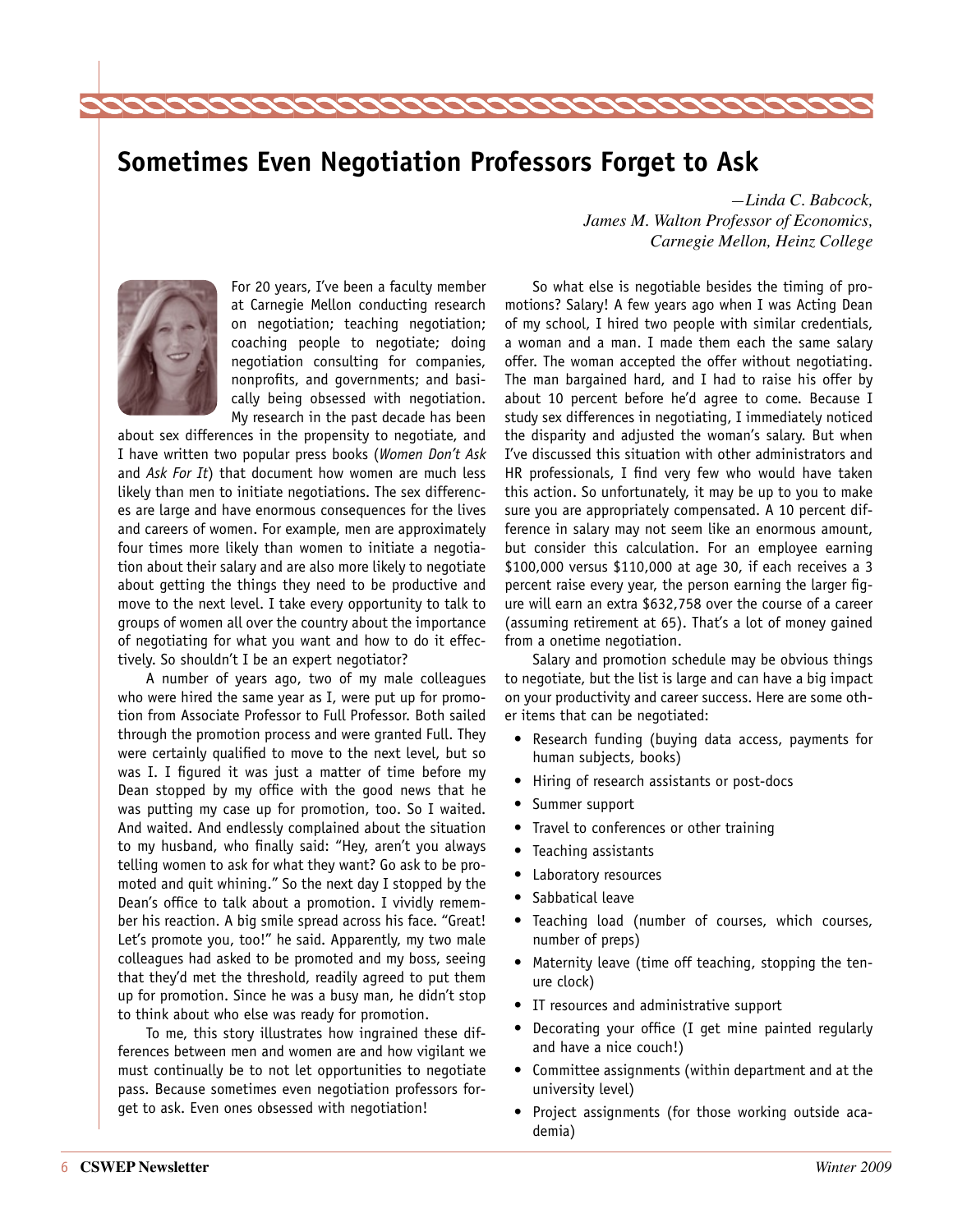

I'm sure I've left some things off the list, so don't think of this as the final word. Also, don't forget to use your negotiation skills when your organization is making important decisions such as whom to hire, which graduate students to admit, and which speakers to invite. Inviting a speaker whose work you admire could lead to a future collaboration.

What can you do to learn to initiate more negotiations and to negotiate more effectively? Here are five basic steps.

- 1. **Recognize more opportunities to negotiate.** Start by more actively thinking about what you want (and not just what you can get by with—what would make you truly happy?). More money? More time to concentrate on your research? A more equitable distribution of household chores and child care? Think about your goals, wishes, dreams, desires, hopes, and fantasies. Stop accepting situations the way they are and start trying to change the status quo by negotiating. You'll be surprised how many things you can change via negotiation.
- 2.**Do your homework.** Gather as much information as you can about the situation you will be negotiating and with whom you will be negotiating. If you were going to buy a new car, odds are that you will do a significant amount of tracking down information relevant to the negotiation. Do the same for your other negotiations, especially those at the workplace! Find out:
	- What special arrangement have other people at your level negotiated?
	- Is there any precedent for what you will be negotiating about?
	- How is the other negotiator going to respond to your request?
	- What obstacles are between you and what you want?
	- What salary, benefits and perks do people in comparable organizations receive?

Sometimes this information can be collected on the Web, but typically finding it involves using your networks. Don't be shy. There are ways to ask about even sensitive information. (For example, you might feel anxious asking someone what they earn, but wouldn't it be easy to ask someone what they thought you should earn? You'll get valuable information by asking this question.) Also, don't just ask the other women in your network. You need to ask men, too. Don't forget administrative assistants as wonderful sources of data!

3. **Be careful how you ask.** My new research with Hannah Bowles finds that people have strong preferences about the style women use to negotiate (but the style men use makes no difference). Our research shows that when a women uses a direct approach (where she simply asks for what she wants), people like her a lot less, think she is too demanding, and are less favorably inclined to work

with her. While this is quite disturbing, we also find that women face no penalty for negotiating when they use a "relational style"—pairing a cooperative (think win/win) approach with a signal that relationships are important. In practical terms, if you are asking for a raise, this means saying something like, "I really love working in this department and have developed great collaborations with people here. But I realize that I'm getting paid less than my colleagues at my level. I'd like to talk about adjusting my salary to be more in line with my colleagues." This is effective because people perceive negotiation to be a fairly masculine behavior that is not typically expected of women. While this might sound straight out of the 1950s, these attitudes are surprisingly current. Women

*. . . women face no penalty for negotiating when they use a "relational style" pairing a cooperative approach with a signal that relationships are important.*

can escape the penalties that arise from deviating from prescribed norms by showing their concern for their relationships (a behavior consistent with prescribed norms for women). This may sound like quite a balancing act, but the benefits (getting what you want!) will be well worth the effort.

4. **Make a plan.** Planning is one of the most important things you can do to improve the chance your negotiation will be successful. You first need to figure out your BATNA—your best alternative to a negotiated agreement. This is one of your major sources of power: what you can do without the agreement of the other side. Your BATNA might be to accept the status quo, but you might have another alternative, such as to change jobs or alter where you spend your efforts. After you think about your BATNA, set a target or goal for the negotiation. Your target will be the backbone of your negotiation strategy. Your target should be ambitious, but it also needs to be potentially doable. Suppose my target is to raise my salary to \$1 million. While this is good because it is ambitious, it is completely out of the question, so it won't serve me well if I attempt to negotiate to achieve it. You should use your homework, your assessment of your BATNA, and your belief about how much the other side would be willing to

**continued on [page 16](#page-15-1)**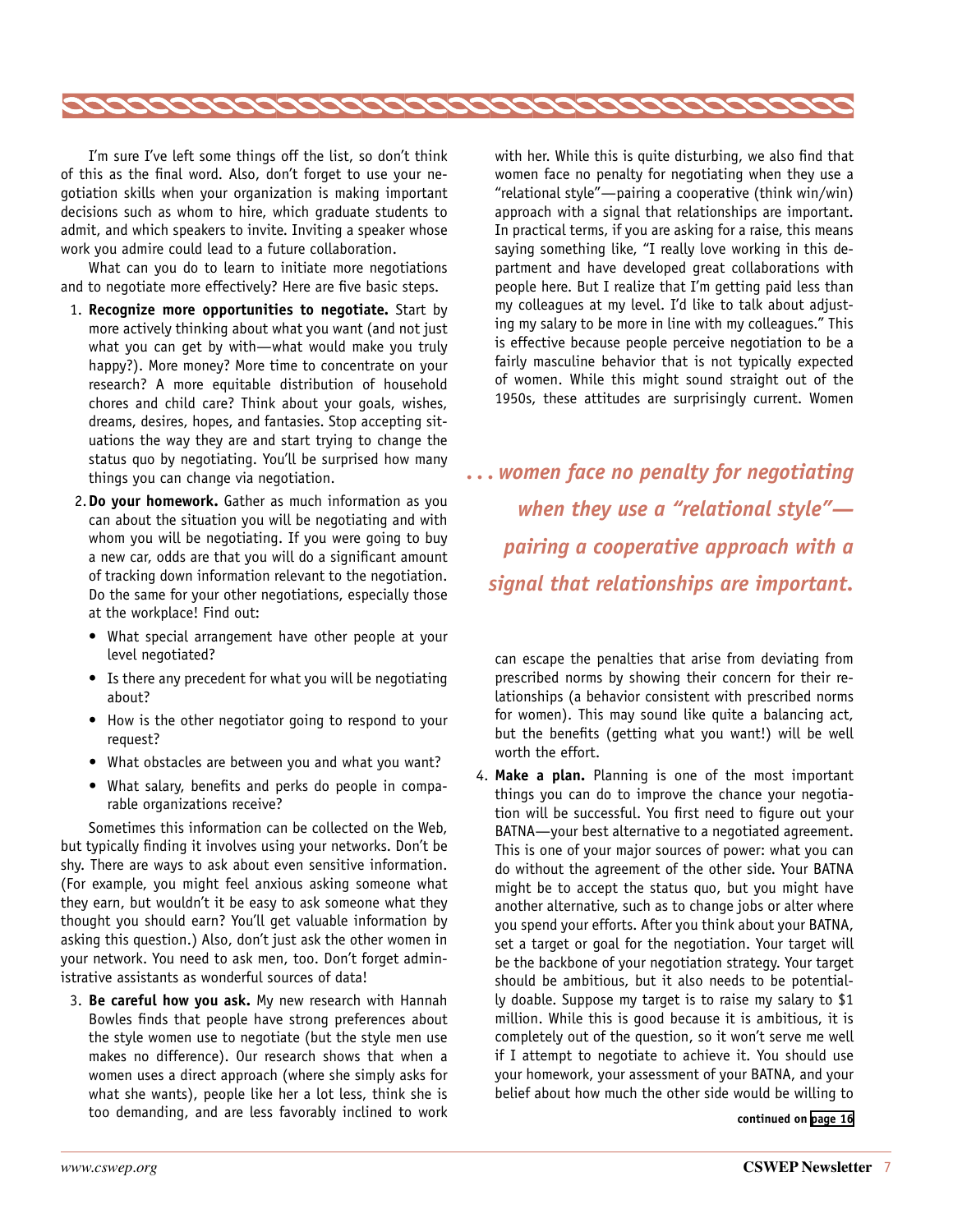## **Keeping Careers on Track while Engaging in International Research**

2222222222222

*—Christopher R. Udry, Yale University*



For me, an essential aspect of my career as a scholar is the freedom it provides. We have extraordinary liberty to be guided by our own ideas and passions. This makes me uncomfortable in the role of advice-provider. Ignoring advice is often an important element in becoming an academic economist! However, we

can sometimes learn from each others' experience as we construct careers in economics. So, I will venture to offer a few words about the challenges presented by an effort to balance life at home, in the university, and at research sites abroad in developing countries.

Over the past few decades, there has been a dramatic increase in the ease and decrease in the cost of doing research in developing countries. This has been an important contributor to the extraordinary boom that we have witnessed over this period in development economics, and has had similar effects on neighboring fields like international economics, health economics, and agricultural and resource economics. Many more scholars than in the past are now spending substantial time and devoting increasing shares of their intellectual effort on research projects in developing countries. The benefits of this to the larger scholarly community are apparent; there has been an efflorescence of fascinating and innovative research. But this type of research often involves novel tensions vis-à-vis other obligations. The compromises involved with resolving these tensions are the focus of this note.

Why bother with a research project based in a developing country? Most of the time it is unnecessary even for development economists. There has been a tremendous expansion in the variety and quality of publicly available datasets from developing countries. In many cases these datasets are collected by large, well-managed teams with contributions from specialists in a wide variety of disciplines. It is difficult for individuals or small groups of economists to match the professionalism of these enterprises. If your research question makes it feasible, it will typically be wise to let the division of labor play itself out. Economists usually have their comparative advantage in the analysis of data, not its collection.

Of course, in many cases existing data will not suffice. There may be an opportunity for an innovative randomization that will permit you to examine a crucial question, you may have an idea for an experiment that would be revealing in a developing country context, existing datasets may lack a crucial set of variables, or the institutional setting may be sufficiently obscure that it demands your presence and sustained qualitative research to figure out how to measure what you want to measure. In these cases, initiating a project to collect your own data becomes essential.

At this point, you have multiple balancing acts to perform. I'll focus on two. One is that you have a job at a university (I suspect that the tradeoffs are quite different for economists in government, international organizations, or the private sector). Second, you perhaps have a life outside work, and juggling family and research abroad can pose some challenges.

Doing good research is fundamental to your role in the university. That's the primary motivation for your research abroad, so there is no immediate conflict here. However, with a few apparently superhuman exceptions, most people aren't particularly productive in actually writing papers while they are in the field collecting data or running experiments. It's important to plan the timing of spells doing fieldwork to minimize the disruption of your writing plans. One of the most valuable conversations I've ever had with a mentor occurred the year before I came up for tenure, when it was suggested to me that I put off an extended period of fieldwork until I finished the set of rough working papers sitting on my desk.

You're also expected to teach, to participate in the life of the department, to advise undergraduates, supervise graduate students, and so on. These obligations are in more direct tension with extended periods of time in developing countries. The obvious solutions are leaves and summers. But sometimes travel outside those periods would be particularly valuable for your research. It may be worth investigating possibilities for flexibility with your department chair. Try to understand as well as possible the expectations in your particular institution. Is it appropriate to be away for long periods when you're not teaching? Is co-teaching with a flexible colleague a possibility so that you can make short trips during teaching terms? As a department chair myself, I welcome these kinds of conversations. We share the goal of finding a way to let the research flourish without sacrificing our teaching mission. In the end, though, it does often come down to a balancing act, where time away from the University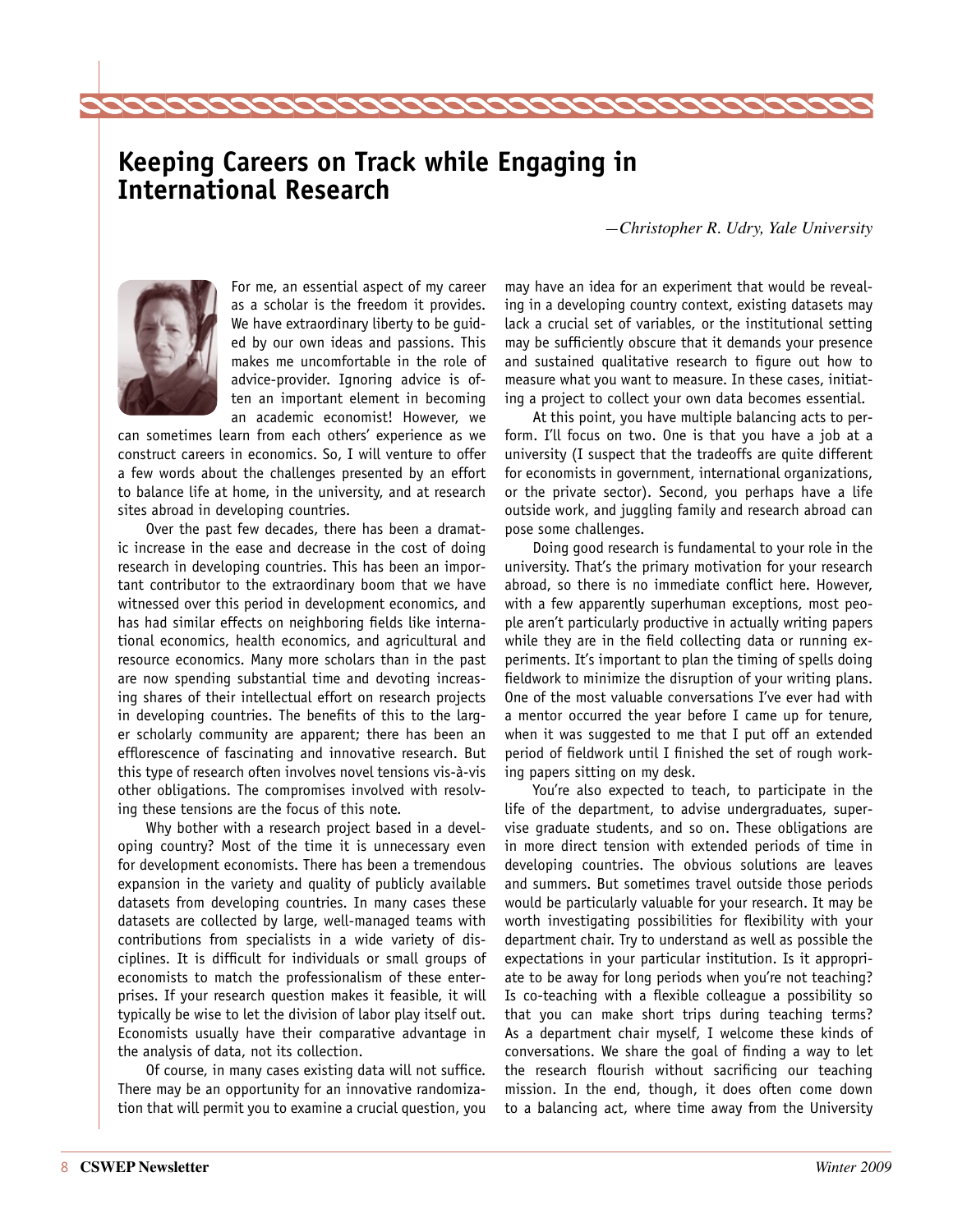

doing research abroad is really costly in terms of your other obligations.

Balancing family and research in a developing country is more personal and I think the solutions are more varied. My ideal is to go somewhere for a long period (a year or more), with family. This is a lot of work—coordinating jobs and careers with your spouse, arranging schools for kids, but it can be tremendously rewarding for everyone involved. This fits well with a certain type of research project that is grounded in a particular place, but not so well with a more flexible research style in which one scours the globe for uniquely interesting research opportunities.

A different option, more compatible with the latter model of seizing opportunities when they arise, is to rely on multiple shorter trips. You're away less time at any given point and the whole family need not be uprooted. Daily telephone or skype conversations can happen, and perhaps a subset of the family can come with you. This may be the only practical option for many families, depending on demographics and career paths, and, it may be an ideal model for a scholar who is working on multiple projects around the world.

There are a multitude of strategies that can be used to mitigate the intensity of these tradeoffs. Many of these shade into overall issues of organizing projects abroad in developing countries. There are a lot of nuggets of good and bad advice spread throughout the literature (often in footnotes explaining why some ex post obvious bit of data couldn't be collected, or why a particularly odd feature snuck into an experimental design). A good source to start is Christopher Barrett and Jeffrey Cason, *Overseas Research: A Practical Guide.* This is obviously not the place for a thorough discussion, but I'll mention a few strategies that are particularly relevant for the general issue of fitting this kind of research into the rest of your life.

First, collaboration with a broader research team can provide a degree of flexibility and support that can resolve many of the tensions between field research and university and family life. Many of the exciting research projects associated with MIT's J-PAL ([http://www.povertyactionlab.org/\)](http://www.povertyactionlab.org/), for example, incorporate multiple principle investigators in a larger organization that provides rich administrative and academic support. In many cases it will be wise to share the burden of supervising and managing a project abroad.

Second, a superb host institution can make all the difference. An ideal situation is one in which you have a professional colleague at the host institution who can serve as a co-principle investigator with you. Obviously, if you are working with an institution or government program on a randomized intervention, it is essential to have a close working relationship. If, instead, it is a survey or an experiment, you will need to find the best institution to work with. In those cases in which you don't already have such a connection, this is often a matter of drawing on your own network: economists who have worked in the area, or other people in your university with personal connections. "Friends-of-friends" introductions are often what is needed to get an institutional connection started. One of the primary reasons for a preliminary visit to the area in which you are planning research is to initiate and develop a relationship with an institution that can serve as the host for the project.

Third, it is often possible and advisable to subcontract much of the project. In many cases, you should hire somebody else to do data collection for you. Survey firms exist in most countries. Depending upon their capacity and the nature of the project you can have more or less direct involvement in the project. It is sometimes difficult to judge the appropriate

> *We're scholars because we are driven to follow our ideas wherever they lead us. Sometimes, that path runs through the tropics.*

contractual terms for such work. There seems to be astonishing variety across the world. I've heavily relied on local colleagues for advice on such contracts; World Bank resident missions have also been helpful (although typically they pay at the high end).

Finally, research assistants can be a great help in monitoring project progress. It is easy to find recent college graduates who are highly motivated, bright and flexible and excited to have a chance to live in a developing country working on a research project. They typically don't have the technical skill to run their own project, but by working full-time with your host institution they can help troubleshoot the emergencies that inevitably arise, and can help you keep track of what is going on in the project, even when you are at work teaching your courses.

We're scholars because we are driven to follow our ideas wherever they lead us. Sometimes, that path runs through the tropics. Doing research abroad can introduce a complex set of tradeoffs in your life. They are not trivial to resolve and in the end everyone I know ends up sacrificing some in each of the dimensions I've discussed. I hope that some of these suggestions can reduce the ferocity of those tradeoffs.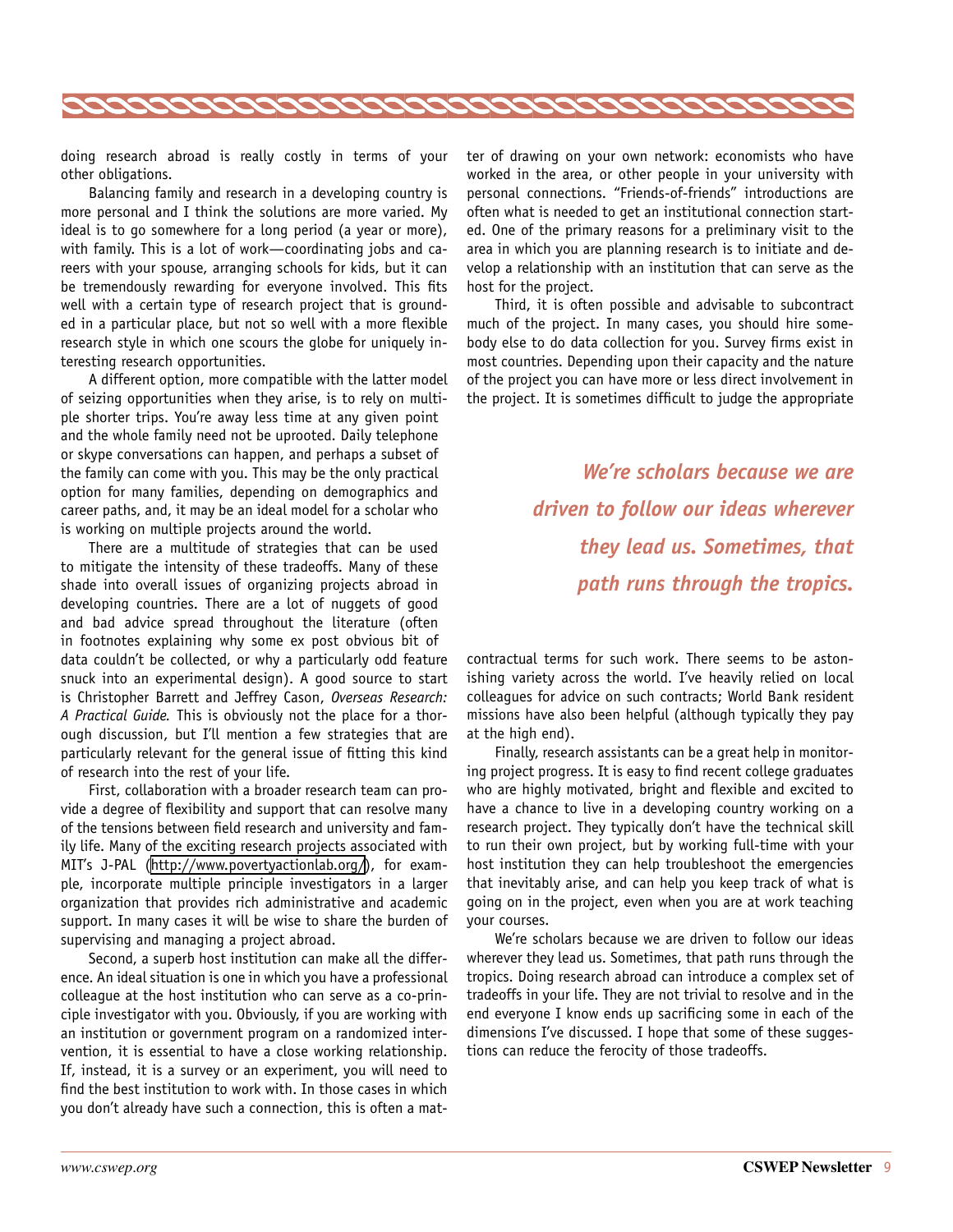# <span id="page-9-0"></span>**2008 CSWEP Report continued from page 1**

Most of schools represented in the non-Ph.D. survey came from the Carnegie Classification of Institutions of Higher Education (2000 Edition) "Baccalaureate Colleges—Liberals Arts" list as less than ten are schools with economics departments offering an undergraduate and Masters only economics degree. We obtained our highest response ever for the Ph.D. survey of 90.2 percent (102 departments responded) and a lower rate of 55.9 percent (81 departments) for our non-Ph.D. programs survey.

Figure 1 and Table 1 summarize the trends in women's representation in Ph.D. granting departments over the past decade. These charts are labeled as female economists "in the pipeline" to show the progression of women through the ranks from newly minted Ph.D.s to tenured full professors. The fraction of first-year Ph.D. students in all Ph.D. granting departments who are women increased between 2007 and 2008 to 34.9 percent, but this figure is still lower than the 38.8 percent peak in 2000. The female share of newly completed Ph.D.'s has increased for the fourth year in a row to a new high of 35.1 percent in 2007. Assuming 4–5 years to complete a doctorate in economics this suggests that the pipeline is not very leaky at least through completion of the Ph.D. However, the figures for women at top ten or twenty Ph.D. granting departments are less encouraging.<sup>1</sup> The fraction of first-year Ph.D. students who are women at top ten Ph.D. granting depart-

1 These rankings are taken from *US News and World Report* 2008 Edition. The top ten departments in order are the Massachusetts Institute of Technology; University of Chicago; Harvard University; Princeton University; Stanford University; University of California–Berkeley; Yale University; Northwestern University; University of Pennsylvania; and the University of California–San Diego. The next ten top departments in order are Columbia University; University of California–Los Angeles; University of Michigan–Ann Arbor; University of Wisconsin–Madison; New York University; University of Minnesota–Twin Cities; California Institute of Technology; Cornell University; University of Rochester; and Carnegie Mellon.

### **Table 1: The Percentage of Economists in the Pipeline Who Are Female, 1997–2008**

|                                   | 1997  | 1998                     | 1999                    | 2000                    | 2001  | 2002  | 2003  | 2004  | 2005  | 2006  | 2007  | 2008  |
|-----------------------------------|-------|--------------------------|-------------------------|-------------------------|-------|-------|-------|-------|-------|-------|-------|-------|
| All Ph.D.-Granting Departments    |       |                          |                         |                         |       |       |       |       |       |       |       |       |
| 1st yr students                   | 31.3% | 32.2%                    | 35.6%                   | 38.8%                   | 31.9% | 33.9% | 34.0% | 33.9% | 31.9% | 31.0% | 32.7% | 34.9% |
| <b>ABD</b>                        | 26.8% | 28.2%                    | 33.0%                   | 32.3%                   | 30.2% | 30.6% | 32.7% | 33.1% | 33.9% | 33.6% | 32.7% | 33.4% |
| New Ph.D.                         | 25.0% | 29.9%                    | 34.2%                   | 28.0%                   | 29.4% | 27.2% | 29.8% | 27.9% | 31.1% | 32.7% | 34.5% | 35.1% |
| Asst Prof (U)                     | 26.0% | 25.9%                    | 27.8%                   | 21.4%                   | 22.5% | 23.2% | 26.1% | 26.3% | 29.4% | 28.6% | 27.7% | 28.8% |
| Assoc Prof (U)                    | 11.1% | 15.9%                    | 27.3%                   | 17.2%                   | 10.0% | 17.2% | 24.0% | 11.6% | 31.2% | 24.6% | 17.1% | 30.0% |
| Assoc Prof (T)                    | 13.4% | 14.0%                    | 15.1%                   | 16.2%                   | 15.3% | 17.0% | 19.9% | 21.2% | 19.2% | 24.1% | 21.2% | 21.4% |
| Full Prof (T)                     | 6.5%  | 6.1%                     | 6.5%                    | 7.4%                    | 5.8%  | 8.9%  | 9.4%  | 8.4%  | 7.7%  | 8.3%  | 8.1%  | 8.7%  |
| N departments                     | 95    | 92                       | 77                      | 76                      | 69    | 83    | 95    | 98    | 93    | 96    | 102   | 111   |
|                                   |       |                          |                         |                         |       |       |       |       |       |       |       |       |
| Top 10 Ph.D.-Granting Departments |       |                          |                         |                         |       |       |       |       |       |       |       |       |
| 1st yr students                   | 20.3% | 27.2%                    | 29.6%                   | 29.5%                   | 26.9% | 28.5% | 21.2% | 26.0% | 26.0% | 24.8% | 29.5% | 25.6% |
| <b>ABD</b>                        | 25.0% | 22.0%                    | 25.2%                   | 25.2%                   | 26.6% | 27.0% | 26.1% | 26.3% | 26.3% | 27.8% | 27.6% | 24.4% |
| New Ph.D.                         | 16.5% | 25.9%                    | 24.3%                   | 23.0%                   | 30.5% | 25.7% | 26.3% | 25.5% | 31.4% | 30.3% | 27.5% | 30.3% |
| Asst Prof (U)                     | 20.0% | 17.7%                    | 14.7%                   | 18.2%                   | 18.8% | 15.8% | 21.9% | 21.3% | 24.1% | 27.4% | 25.6% | 26.7% |
| Assoc Prof(U)                     | 12.5% | 36.4%                    | 45.5%                   | 30.8%                   | 13.3% | 7.7%  | 11.1% | 12.5% | 30.0% | 27.3% | 0.0%  | 33.3% |
| Assoc Prof(T)                     | 12.5% | 7.7%                     | 28.6%                   | 36.4%                   | 23.5% | 28.6% | 17.6% | 6.7%  | 14.3% | 10.0% | 18.5% | 16.0% |
| Full Prof (T)                     | 5.0%  | 3.7%                     | 3.9%                    | 7.1%                    | 6.3%  | 5.6%  | 7.0%  | 8.2%  | 7.3%  | 8.0%  | 7.9%  | 7.0%  |
| N departments                     | 8     | $\overline{\phantom{a}}$ | $\overline{\mathbf{z}}$ | $\overline{\mathbf{z}}$ | 10    | 9     | 10    | 10    | 10    | 10    | 10    | 10    |
|                                   |       |                          |                         |                         |       |       |       |       |       |       |       |       |
| Top 20 Ph.D.-Granting Departments |       |                          |                         |                         |       |       |       |       |       |       |       |       |
| 1st yr students                   | 21.5% | 28.8%                    | 31.1%                   | 32.8%                   | 30.5% | 31.9% | 26.1% | 27.7% | 27.0% | 27.4% | 29.0% | 28.3% |
| <b>ABD</b>                        | 28.6% | 24.1%                    | 25.4%                   | 26.2%                   | 27.2% | 27.2% | 28.4% | 29.7% | 28.9% | 28.9% | 27.1% | 27.4% |
| New Ph.D.                         | 24.9% | 27.1%                    | 28.1%                   | 24.6%                   | 26.8% | 24.7% | 24.8% | 28.2% | 30.7% | 30.7% | 30.8% | 29.4% |
| Asst Prof (U)                     | 17.8% | 16.4%                    | 21.6%                   | 17.7%                   | 18.8% | 21.5% | 25.1% | 24.1% | 27.0% | 26.2% | 25.1% | 25.7% |
| Assoc Prof (U)                    | 7.7%  | 36.4%                    | 46.2%                   | 26.7%                   | 13.3% | 13.3% | 23.1% | 20.7% | 26.7% | 24.4% | 23.1% | 35.3% |
| Assoc Prof (T)                    | 16.0% | 8.3%                     | 16.3%                   | 12.8%                   | 19.6% | 22.9% | 18.9% | 12.1% | 14.3% | 12.5% | 14.5% | 15.1% |
| Full Prof (T)                     | 5.9%  | 4.7%                     | 4.8%                    | 7.4%                    | 7.0%  | 9.0%  | 6.3%  | 7.6%  | 7.5%  | 7.9%  | 8.6%  | 8.5%  |
| N departments                     | 17    | 16                       | 15                      | 15                      | 18    | 18    | 19    | 19    | 20    | 20    | 20    | 20    |

Notes: U refers to untenured and T refers to tenured. ABD indicates students who have completed "all but dissertation."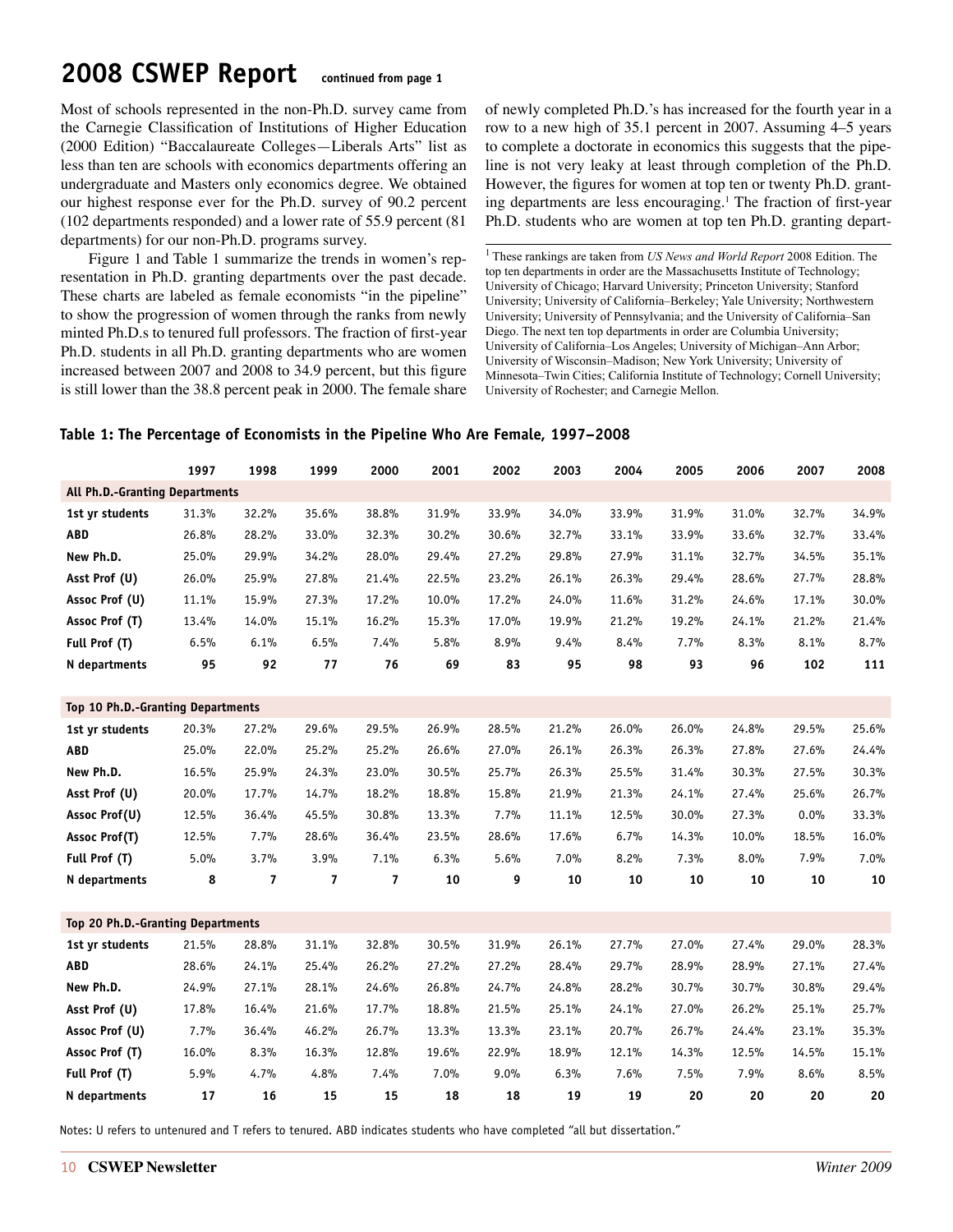

#### **Figure 1: Percentage of Economists in the Pipeline Who Are Female—All Ph.D.-Granting Departments**

ments declined substantially between 2007 and 2008. The fraction of first-year Ph.D. students who are women at top twenty Ph.D. granting departments is about 5 percentage points lower than the corresponding figure for all Ph.D. granting departments. In addition, the fraction of new Ph.D.'s who are women at top ten or twenty Ph.D. granting economics departments is about 5 percentage points lower than that for all Ph.D. granting departments.

The female share of professors at all ranks shown in Figure 1 and Table 1 increased between 2007 and 2008, but in each case the 2008 figure is still lower than the previous peak. The share for female untenured assistant professors increased to 28.8 percent, the share for female tenured associate professors increased to 21.4 percent, and the share for tenured female full professors increased to 8.7 percent.

Computations based on figures in Table 2 shows that for 2008 a smaller share of women than men from top twenty departments are obtaining academic jobs, whether these jobs are in the United States or abroad (52.7 versus 64.0 percent). In 2008, about 30 percent of all doctorates granted to women were to women receiving doctorates from a top twenty department; also about 30 percent of all women finding jobs were from top twenty departments. While the pipeline is not leaky through completion of the Ph.D., this suggests that there will be proportionately fewer top-twenty-department trained female (than male) role-models and mentors in academic settings in the future .

Figure 2 presents data on the status of women in economics departments located in liberal arts institutions over the past five years. Here the pipeline is much less leaky with the share of female economics majors, assistant professors, and tenured associate professors very similar. The share of tenured full professors in liberal arts institutions who are women is more than double that in Ph.D. departments and has been rising over time to just over 20 percent in 2008.

#### **Figure 2: Percentage of Economists in the Pipeline Who Are Female—Liberal Arts Departments**



### **Detailed Results for Ph.D. Granting Departments (2007–2008)**

Tables 3 and 4 present results from the 2008 CSWEP survey for Ph.D. granting departments in greater detail, first for all departments and then for the top ten and twenty ranked departments separately. There are some differences between the share of women faculty by rank for all Ph.D. granting programs and those in the top ten or twenty departments at the assistant and full professor level. For example, although the share of women at the full professor level is approximately equal for all Ph.D. granting departments and for the top twenty Ph.D. granting departments, the share of female full professors at the top ten Ph.D. granting departments is 7.0 percent, while it is 8.7 percent for all Ph.D. granting departments. The greatest differences are at the associate professor level where the share of tenured women is lower for the top twenty departments (15.1 percent) versus all Ph.D. granting departments (21.4 percent). In terms of students, there is a gap in the share of women for all Ph.D. programs and the share of women in the top twenty programs. Women are 34.9 percent of first-year Ph.D. students in all Ph.D. departments but 25.6 percent in the top ten departments and 28.3 percent in the top twenty departments. The gap is larger for those who received their Ph.D. in 2007-2008. For all Ph.D. programs the female share of doctorates granted was 35.1 percent, but just 30.3 percent in top ten departments and 29.4 percent in top twenty departments.

Tables 2, 3 and 4 show how women have fared in the job market for new Ph.D.'s relative to their male counterparts. The vast majority of male and female graduate students in economics end up taking jobs in the United States and women are somewhat more likely to take a U.S.-based job than their male counterparts. Historically women have been underrepresented in academic positions in Ph.D. granting institutions and "over-represented" (relative to their share of all graduates) in academic positions in non-Ph.D. granting institutions and in public sector jobs. Focusing just on the U.S. job market (Table 3), women constituted 33.6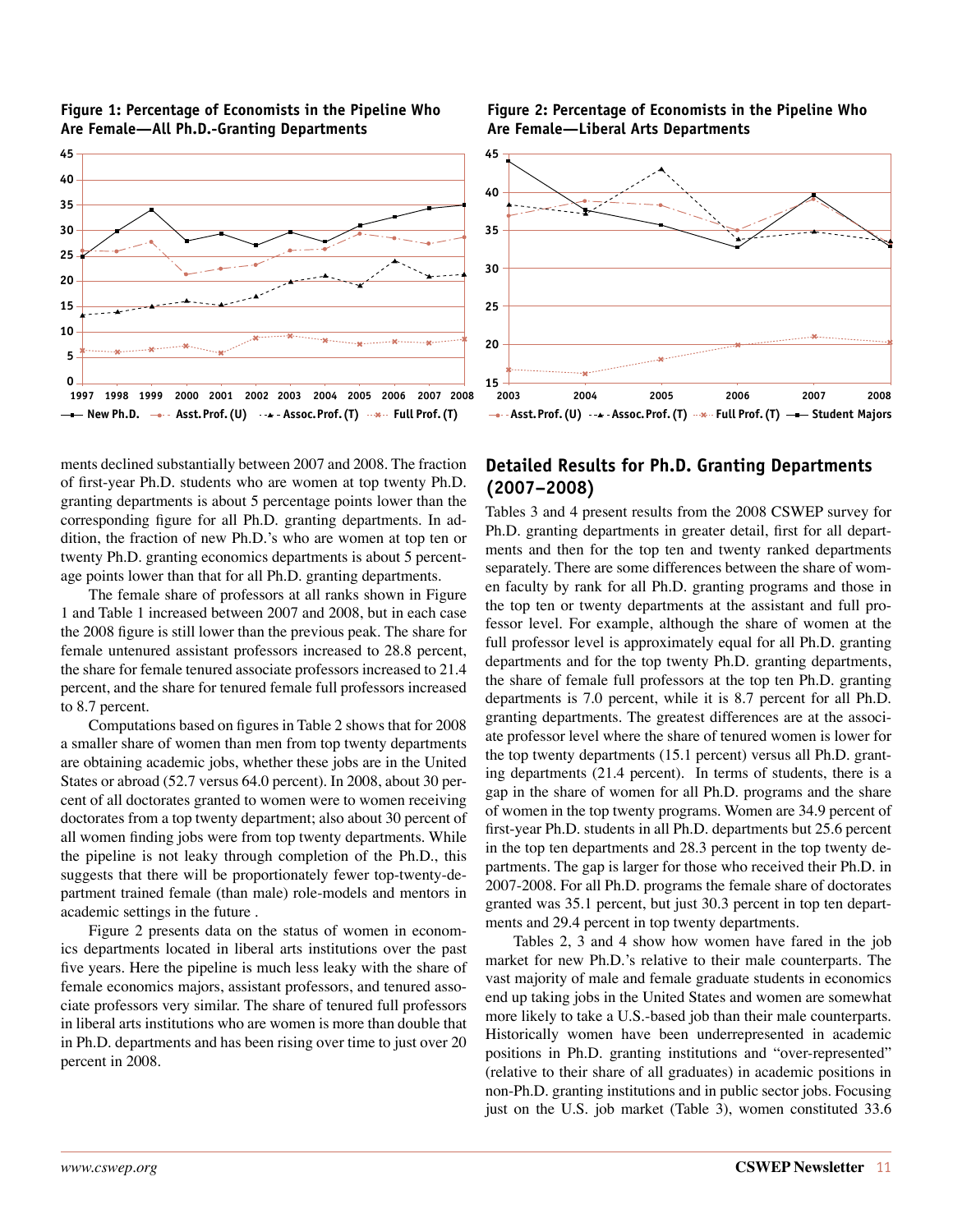| Table 2: Employment Share by                                                                       | <b>Top 10</b> |       |       | Top $11-20$ | <b>All Others</b> |       |
|----------------------------------------------------------------------------------------------------|---------------|-------|-------|-------------|-------------------|-------|
| Gender 2008*                                                                                       | Women         | Men   | Women | Men         | Women             | Men   |
| U.S.-based job obtained, share by gender                                                           | 77.2%         | 70.4% | 75.0% | 57.5%       | 73.5%             | 65.2% |
| Academic, Ph.D.-granting department                                                                | 52.3%         | 58.0% | 33.3% | 60.9%       | 36.1%             | 38.3% |
| Academic, Other                                                                                    | 4.5%          | 3.0%  | 11.1% | 8.7%        | 28.4%             | 29.6% |
| Public Sector                                                                                      | 15.9%         | 11.0% | 22.2% | 13.0%       | 10.3%             | 11.3% |
| Private Sector                                                                                     | 27.3%         | 28.0% | 33.3% | 17.4%       | 25.2%             | 20.9% |
| Foreign job obtained, share by gender                                                              | 22.8%         | 26.8% | 22.2% | 42.5%       | 20.4%             | 28.0% |
| Academic                                                                                           | 53.8%         | 65.8% | 62.5% | 70.6%       | 60.5%             | 50.5% |
| Nonacademic                                                                                        | 46.2%         | 34.2% | 37.5% | 29.4%       | 39.5%             | 49.5% |
| No job found, share by gender                                                                      | $0.0\%$       | 2.8%  | 2.8%  | 0.0%        | 6.2%              | 6.8%  |
| Number of individuals                                                                              | 57            | 142   | 36    | 80          | 211               | 353   |
| Channa bu dheallad e ma afilith a chraobhaile ann bliann an channainn ann e 100 anns ae fan mundia |               |       |       |             |                   |       |

Shares by detailed type of job, e.g., academic, public or private sector, sum to 100, except for rounding.

### **Table 3: Percentage Female for Ph.D.-Granting**

**Economics Departments 2008**

| 111 responding institutions                         | Women | Men   | Percentage<br><b>Female</b> |
|-----------------------------------------------------|-------|-------|-----------------------------|
| A. Faculty Composition<br>(2008–2009 Academic Year) |       |       |                             |
| <b>Assistant Professor</b>                          | 200   | 493   | 28.9%                       |
| <i><u><b>I</b>Intenured</u></i>                     | 188   | 464   | 28.8%                       |
| Tenured                                             | 12    | 29    | 29.3%                       |
| <b>Associate Professor</b>                          | 107   | 377   | 22.1%                       |
| Untenured                                           | 12    | 28    | 30.0%                       |
| Tenured                                             | 95    | 349   | 21.4%                       |
| <b>Full Professor</b>                               | 125   | 1,287 | 8.9%                        |
| <b>Untenured</b>                                    | 4     | 13    | 23.5%                       |
| Tenured                                             | 121   | 1,274 | 8.7%                        |
| All tenured/tenure track                            | 432   | 2,157 | 16.7%                       |
| Other (non-tenure track)                            | 150   | 299   | 33.4%                       |
| All Faculty                                         | 582   | 2,456 | 19.2%                       |
|                                                     |       |       |                             |

#### **B. Students and Job Market**

| Students (2008-2009 Academic Year)         |       |       |       |
|--------------------------------------------|-------|-------|-------|
| First-year Ph.D. students                  | 498   | 928   | 34.9% |
| <b>ABD</b> students                        | 1,092 | 2,177 | 33.4% |
| Ph.D. granted<br>(2007-2008 Academic Year) | 384   | 711   | 35.1% |
| Job Market (2007-2008 Academic Year)       |       |       |       |
| U.S.-based job                             | 226   | 376   | 37.5% |
| Academic, Ph.D. granting department        | 88    | 174   | 33.6% |
| Academic, Other                            | 49    | 75    | 39.5% |
| Public sector                              | 29    | 43    | 40.3% |
| Private sector                             | 60    | 84    | 41.7% |
| Foreign Job obtained                       | 64    | 171   | 27.2% |
| Academic                                   | 38    | 99    | 27.7% |
| Nonacademic                                | 26    | 72    | 26.5% |
| No job found                               | 14    | 28    | 33.3% |

Note: ABD indicates students who have completed "all but dissertation."

percent of new hires in Ph.D. granting departments and 39.5 percent in non-Ph.D. granting academic programs. Table 2 provides more detailed analysis of where male and female Ph.D.'s end up becoming employed by rank of department—the top ten departments, the top eleven to twenty departments, and all the remaining departments. While there is a higher fraction of males in the top ten programs that end up in an academic position in a Ph.D. program than females, there is a fairly similar pattern in the types of other positions students in these departments end up in by gender. However there is a large difference in the occupational distribution by gender of students in the top eleven to twenty departments. A much higher fraction of male students end up as faculty members in Ph.D. departments than female students (60.9 versus 33.3 percent) while a much higher fraction of female students leave academia for public or private sector jobs. For students in the remaining 103 doctoral programs a slightly higher share of male students end up in academic positions in Ph.D. and non-Ph.D. departments. Focusing on jobs abroad, men from top twenty departments are more likely to end up in an academic job. Interestingly, women from other than top twenty departments are more likely to end up in an academic job than men (60.5 percent versus 50.5 percent).

The CSWEP survey also includes information on non-tenure track faculty. As seen in Tables 3 and 4, this category is disproportionately female. Among all Ph.D. granting economics departments in the United States, the female share of non-tenure track faculty is double that for the female share of all tenured/ tenure track faculty (33.4 versus 16.7 percent). Similarly, in the top ten (twenty) departments women comprise 32.7 (26.8) percent of the non-tenured faculty versus 13.9 (15.0) percent of the tenured/tenure track faculty. More generally we see an increase in the share of all faculty at all Ph.D. granting institutions in nontenured positions increasing from 10.8 percent in 2005 to 14.8 percent in 2008.

### **Detailed Results for non-Ph.D. programs (2007–2008)**

As shown in Figure 2 female faculty are better represented at liberal arts institutions than at Ph.D. granting institutions. In our 2008 survey of liberal arts institutions (plus less than ten departments that only granted BA/MA economics degrees) women were 33.1 percent of untenured assistant professors, 35.7 percent of tenured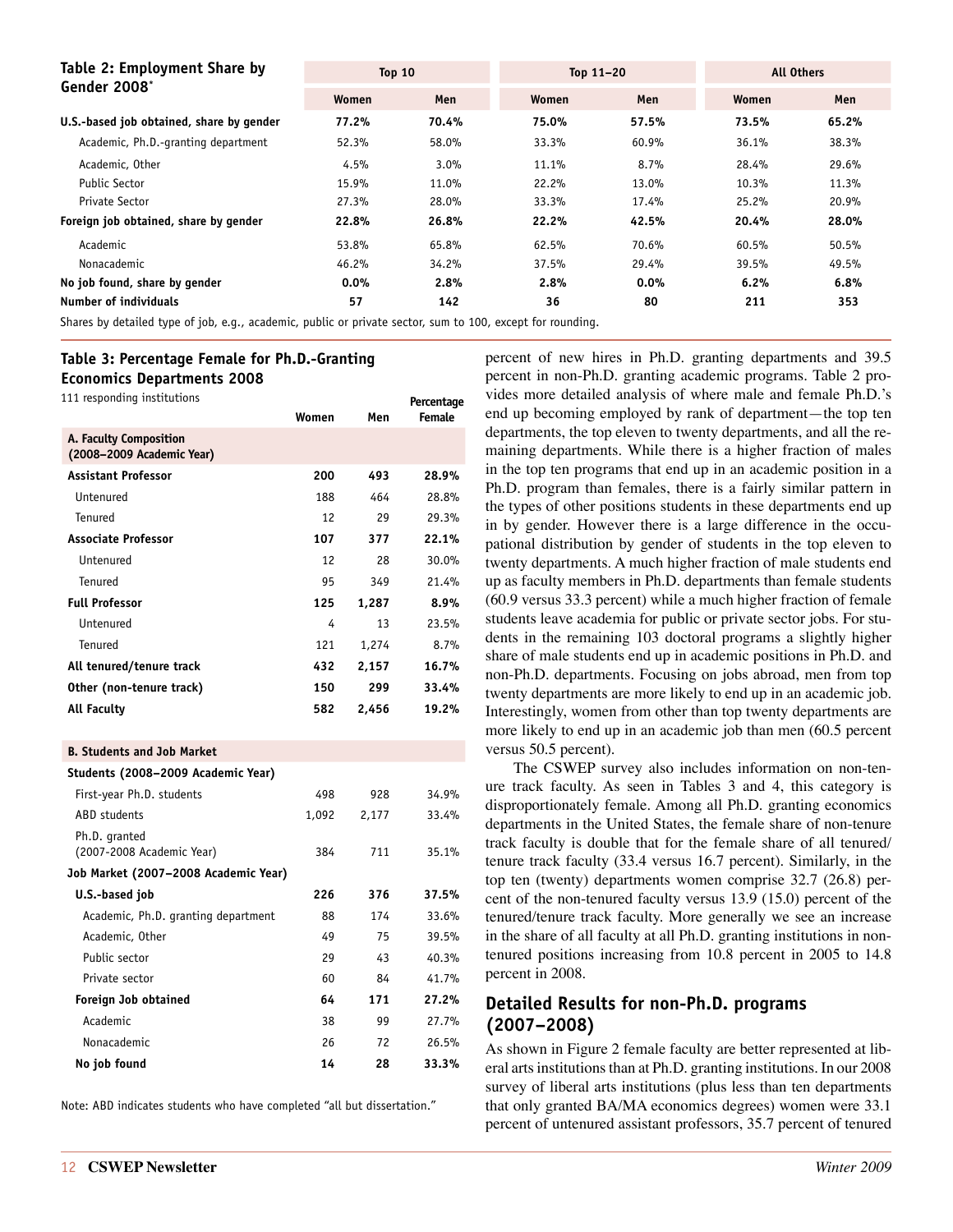associate professors and 20.7 percent of tenured full professors; comprising 27.6 percent of tenured or tenured track faculty versus just 16.7 percent in Ph.D. granting programs. The fraction of undergraduate majors who were women at these institutions fell to 32.8 percent from almost 40 percent in the 2007 survey.2

### **The Committee's Recent Activities**

#### **On-going Activities**

One of CSWEP's major activities is the production of our thriceyearly newsletter. In addition to reporting on the annual survey of departments, the Winter newsletter, co-edited by Dick Startz,

2 Because of the historically substantially lower response rate to the liberal arts department survey than to the Ph.D. granting departments survey, there is less confidence in year-to-year trends and overall results in the liberal arts department survey. In early 2009 efforts will be made to obtain responses from a higher fraction of liberal arts departments.

included articles on being the boss, as there are an increasing number of female economists in leadership positions. Trish Mosser co-edited the Spring Newsletter that included articles alternative careers in economics. The Fall newsletter was co-edited by Linda Bell and featured a discussion on academic leadership. This issue also included an interview with 2007 Carolyn Shaw Bell Award winner, Olivia Mitchell and "Top Ten Tips on How to be Mentored." These newsletters would not be possible without the tireless efforts of Karine Moe.

As part of its ongoing efforts to increase the participation of women on the AEA program, CSWEP organized six sessions for the January 2008 ASSA meetings in New Orleans. Anna Paulson organized three sessions on developing countries issues and Karine Moe organized three sessions on gender-related issues. After an extended discussion with AEA's Executive Committee, it was concluded that two CSWEP sessions would be published in

#### **Table 4: Percentage Female for Top 10 and Top 20 Ph.D.-Granting Economics Departments 2008**

|                                                     | <b>Top 10</b>                      |     | <b>Top 20</b>               |              |                |                             |  |  |  |  |
|-----------------------------------------------------|------------------------------------|-----|-----------------------------|--------------|----------------|-----------------------------|--|--|--|--|
| A. Faculty Composition<br>(2008-2009 Academic Year) | Women                              | Men | Percentage<br><b>Female</b> | Women        | Men            | Percentage<br><b>Female</b> |  |  |  |  |
| <b>Untenured Assistant Professor</b>                | 23                                 | 63  | 26.7%                       | 49           | 142            | 25.7%                       |  |  |  |  |
| <b>Associate Professor</b>                          | 6                                  | 25  | 19.4%                       | 14           | 56             | 20.0%                       |  |  |  |  |
| Untenured                                           | $\overline{c}$                     | 4   | 33.3%                       | 6            | 11             | 35.3%                       |  |  |  |  |
| Tenured                                             | 4                                  | 21  | 16.0%                       | 8            | 45             | 15.1%                       |  |  |  |  |
| <b>Tenured Full Professor</b>                       | 19                                 | 254 | 7.0%                        | 39           | 418            | 8.5%                        |  |  |  |  |
| All tenured/tenure track                            | 57                                 | 352 | 13.9%                       | 111          | 627            | 15.0%                       |  |  |  |  |
| Other (non-tenure track)                            | 17                                 | 35  | 32.7%                       | 38           | 104            | 26.8%                       |  |  |  |  |
| All faculty                                         | 74                                 | 387 | 16.1%                       | 149          | 731            | 16.9%                       |  |  |  |  |
|                                                     |                                    |     |                             |              |                |                             |  |  |  |  |
| <b>B. Students and Job Market</b>                   | Women                              | Men | Percentage<br>Female        | Women        | Men            | Percentage<br>Female        |  |  |  |  |
|                                                     | Students (2008-2009 Academic Year) |     |                             |              |                |                             |  |  |  |  |
| First-year Ph.D. students                           | 61                                 | 177 | 25.6%                       | 125          | 317            | 28.3%                       |  |  |  |  |
| ABD students                                        | 186                                | 576 | 24.4%                       | 349          | 923            | 27.4%                       |  |  |  |  |
| Ph.D. granted (2007-2008<br>Academic Year)          | 63                                 | 145 | 30.3%                       | 107          | 257            | 29.4%                       |  |  |  |  |
| Job Market (2007-2008 Academic Year)                |                                    |     |                             |              |                |                             |  |  |  |  |
| U.S. based job                                      | 44                                 | 100 | 30.6%                       | 71           | 146            | 45.2%                       |  |  |  |  |
| Academic,                                           |                                    |     |                             |              |                |                             |  |  |  |  |
| Ph.D.-granting department                           | 23                                 | 58  | 28.4%                       | 32           | 86             | 27.1%                       |  |  |  |  |
| Academic, Other                                     | $\overline{c}$                     | 3   | 40.0%                       | 5            | $\overline{7}$ | 22.7%                       |  |  |  |  |
| Public sector                                       | $\overline{7}$                     | 11  | 38.9%                       | 13           | 17             | 26.5%                       |  |  |  |  |
| Private sector                                      | 12                                 | 28  | 30.0%                       | 21           | 36             | 36.8%                       |  |  |  |  |
| Foreign Job obtained                                | 13                                 | 38  | 25.5%                       | 21           | 72             | 22.6%                       |  |  |  |  |
| Academic                                            | $\overline{7}$                     | 25  | 21.9%                       | 12           | 49             | 19.7%                       |  |  |  |  |
| Nonacademic                                         | 6                                  | 13  | 31.6%                       | 9            | 23             | 28.1%                       |  |  |  |  |
| No job found                                        | 0                                  | 4   | 0%                          | $\mathbf{1}$ | 4              | 20.0%                       |  |  |  |  |
| <b>TOTAL</b>                                        | 57                                 | 142 | 28.6%                       | 93           | 222            | 29.5%                       |  |  |  |  |

Note: ABD indicates students who have completed "all but dissertation."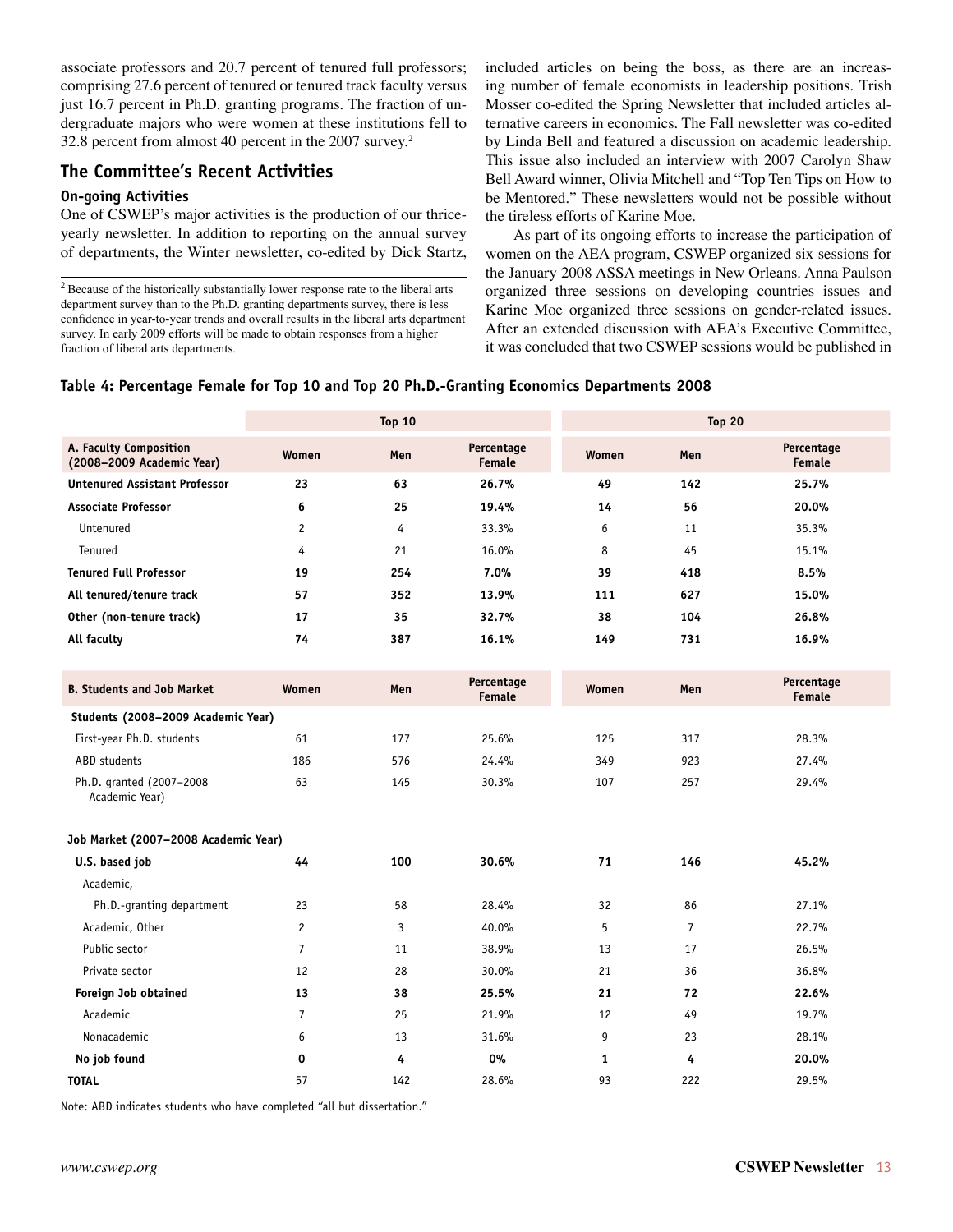the May Papers and Proceedings (P&P) edition of the *American Economic Review.* Lisa Lynch, the previous CSWEP Chair, made convincing arguments about how reducing the number of CSWEP sessions in the P&P to one would make a significant difference in the number of published P&P papers authored or co-authored by women. To make room for more sessions in the Papers and Proceedings, CSWEP's annual reports will no longer be published in that edition. The reports will be continued to be posted to the CSWEP web site and printed in the CSWEP newsletter.

In 2008 the American Economic Association Annual Meeting was held in New Orleans. At the business meeting Lisa Lynch presented results on the annual department survey and summarized CSWEP activities over the past year. During this meeting, the Carolyn Shaw Bell Award was presented to Olivia Mitchell of the Wharton School of the University of Pennsylvania. The Carolyn Shaw Bell award is given annually to a woman who has furthered the status of women in the economics profession through her example, achievements, contributions to increasing our understanding of how women can advance through the economics profession, and mentoring of other women. The Chair thanks Patricia Mosser and Caren Grown for their service on the 2008 Carolyn Shaw Bell Awards Committee. The 2008 winner of the Carolyn Shaw Bell award is Anne Carter and the Chair would like to thank Amy Schwartz, Patricia Mosser and Caren Grown for all their work on this award committee. The 2008 winner of the Elaine Bennett Research Prize is Amy Finklestein of MIT. This prize was established in 1998 to recognize and honor outstanding research in any field of economics by a woman at the beginning of her career. The Chair thanks Kathryn Shaw, Judith Chevalier and Monika Piazzesi for their service on the Bennett Prize award committee.

#### **Table 5: Percentage Female for Economics Departments in Liberal Arts Institutions 2008**

81 responding institutions

| A. Faculty Composition<br>(2008-2009 Academic Year) | Women        | Men   | Percentage<br>Female |
|-----------------------------------------------------|--------------|-------|----------------------|
| <b>Assistant Professor</b>                          | 49           | 99    | 33.1%                |
| <b>Untenured</b>                                    | 49           | 99    | 33.1%                |
| Tenured                                             | $\mathbf{0}$ | 0     | 0.0%                 |
| <b>Associate Professor</b>                          | 53           | 105   | 33.5%                |
| Untenured                                           | 3            | 15    | 16.7%                |
| Tenured                                             | 50           | 90    | 35.7%                |
| <b>Full Professor</b>                               | 49           | 192   | 20.3%                |
| <b>Untenured</b>                                    | $\Omega$     | 4     | 0.0%                 |
| Tenured                                             | 49           | 188   | 20.7%                |
| All tenured/tenure track                            | 151          | 396   | 27.6%                |
| Other (non-tenure track)                            | 52           | 82    | 38.9%                |
| All faculty                                         | 203          | 478   | 29.8%                |
| <b>B. Student Information</b>                       |              |       |                      |
| <b>Student Majors</b><br>(2007-2008 Academic Year)  | 852          | 1.745 | 32.8%                |

 As part of our ongoing mentoring efforts CSWEP sponsored one national mentoring workshop for junior faculty in economics after the January 2008 American Economic Asspciation meetings in New Orleans. Participants were enthusiastic in their exit survey about the quality and usefulness of the panels and overall activities of the workshop. We thank all the mentors and organizers who participated in these workshops especially Donna Ginther. We will conduct a regional workshop after the November 2009 Southern Economic Association meetings in San Antonio. The National Science Foundation has extended our funding for these national and regional workshops through 2008. From 2011–2014 the American Economic Association has agreed to fund two additional national workshops and two regional workshops for mentoring junior faculty. In addition, we are continuing a Summer Fellows initiative in 2009 supported by NSF and the AEA and run jointly with CSMGEP. The purpose of this program is to increase the participation and advancement of women and underrepresented minorities in economics. The fellowship allows the fellow to spend a summer in residence at a sponsoring research institution such as a Federal Reserve Bank, other public agencies, and think-tanks. We had over 80 applications for 10 positions. For the summer 2008 program the number of sponsoring or cooperating institutions has been increased to almost twenty. In addition, field coverage has been broadened and outreach to under-represented minority candidates has increased.

#### **CSWEP's Regional Activities**

CSWEP's regional representatives organized sessions at each of the regional association meetings—including the Eastern, Southern, Midwest, and Western Economic Association. Our thanks go to Anna Paulson (Midwest), Linda Bell (Eastern), Julie Hotchkiss (Southern) and Martha Olney (Western), for their excellent programs and efforts to help women economists in their regions maintain and increase their professional networks. Abstracts of the papers presented at these association meetings are presented in the newsletters each year.

### **Additional Words of Thanks**

The Chair would like to thank the membership chair, Joan Haworth and her staff, particularly Lee Fordham, for their essential contribution to our outreach mission. The terms of four of our Committee members ended in January 2009—Donna Ginther, Karine Moe, Anna Paulson and Dick Startz. Donna Ginther has agreed to serve a second term, continuing in her role as the CeMENT coordinator for one more year. Karine Moe has served two terms as the editor of the newsletter and Anna Paulson has served as the Midwest representative. Dick Startz has agreed to serve as the Summer Fellows coordinator for one more year even though he will not be on the Board. They have all made outstanding contributions and we are enormously grateful to them for their willingness to serve. The Chair thanks new committee members Kaye Husbands Fealing, Rohini Pande, and Ron Oaxaca along with all the other members of the Committee for their exceptional efforts over the past year to advance the goals of CSWEP. CSWEP receives both financial and staff support from the American Economic Association. We are especially grateful for all the help we receive from John Siegfried and his staff—particularly Barbara Fiser and Susan

#### **continued on [back page](#page-19-0)**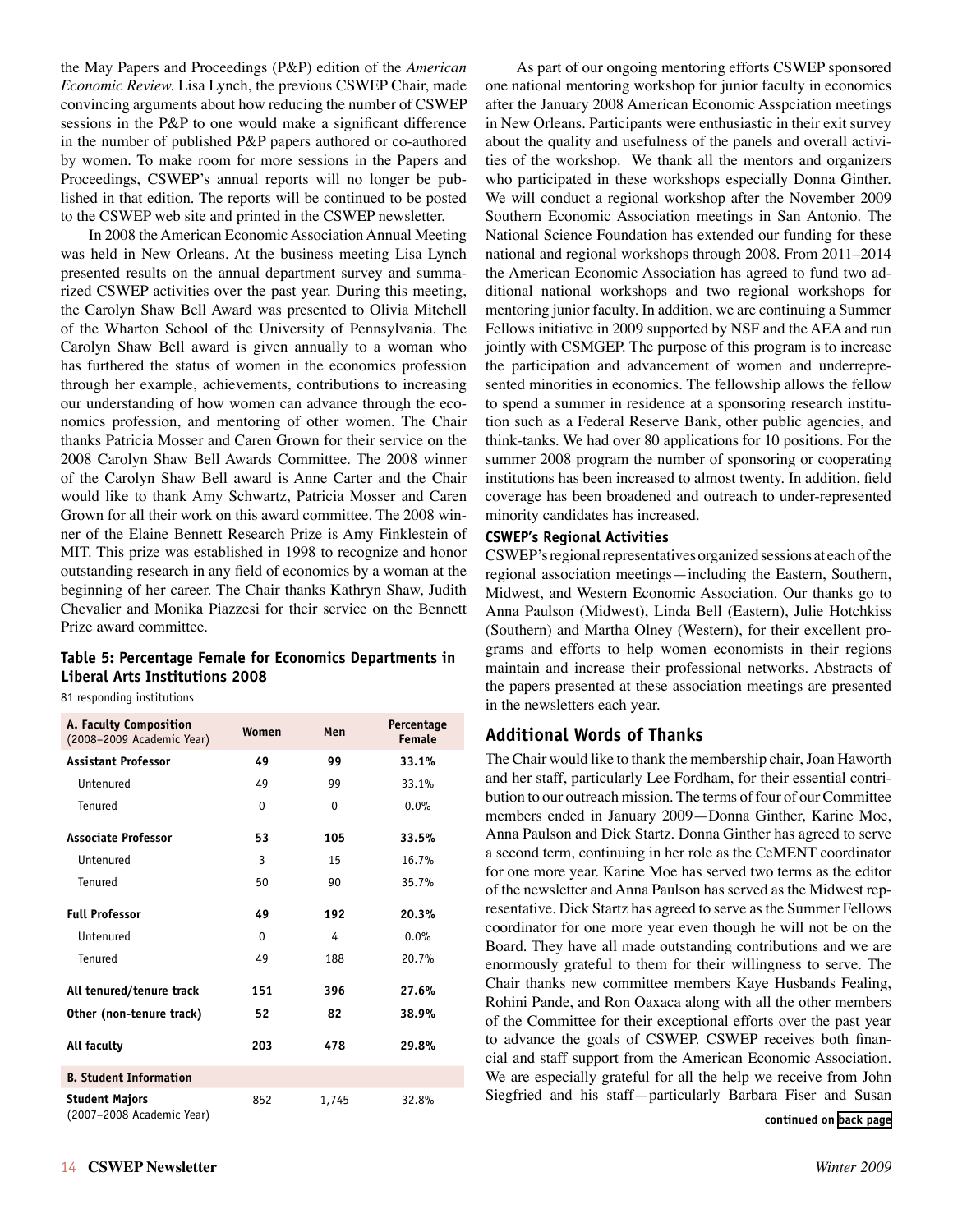# <span id="page-14-0"></span>**CeMENT: Mentoring for Junior Faculty**

The next Regional Mentoring Workshop is to be held in San Antonio, Texas, November 19 & 20, 2009, just prior the Southern Economic Association Conference (SEA). **Applications are due by April 1st.** Go to the CWSEP website Mentoring Programs page or type this address into your browser title bar:

#### **<http://www.zoomerang.com/Survey/?p=WEB228PK2J4US2>**

The next National Mentoring Workshop will be held in conjunction with the January 2010 AEA Annual Meeting in Atlanta, GA. If you are a junior professor, plan to submit an application to attend.

#### *If you are a senior professor, think of individuals who you think would benefit and encourage them to apply to either the regional or the national mentoring workshop.*

Preliminary results analyzing national CeMENT attendees, to be reported in a CSWEP and CSMGEP sponsored session in Atlanta, indicate that attending these mentoring sessions makes a difference!

CSWEP has received funding through 2012 from the American Economic Association to continue a series of mentoring workshops to help junior economists overcome the tenure hurdle, with a special focus on addressing the unique challenges that women face at the beginning of their careers.



Informal Mentoring in the CSWEP Suite at the recent AEA Annual Meeting

National workshops are designed for junior faculty whose institutions promote primarily on research and publications. Regional workshops are aimed at helping junior faculty in institutions where tenure is based on teaching, research and service.

At the regional mentoring workshops, participants are arranged into small groups based on their teaching/research areas and matched with a senior mentor. At the national mentoring workshops, participants are arranged into small groups based on their research areas and matched with a senior mentor. At both workshops the format and curriculum are designed to create and cement relationships among the participants, as well as between the participants and the mentors. Small and large group sessions will address issues such as identifying successful teaching strategies, tips from journal editors, networking strategies, balancing work and family, and issues regarding the tenure process.

We are pleased and excited to continue CSWEP's tradition of mentoring junior faculty. We hope you will apply, and look forward to seeing you at one of our workshops!

Visit our website for testimonials from past CeMENT participants:<http://cswep.org/mentoring/register.htm>



Kathryn Shaw (right) presents the Elaine Bennett Research Prize plaque to Amy Finkelstein at the CSWEP business meeting in January, 2009.

### <span id="page-14-1"></span>**Carter and Finkelstein Win Awards continued from page 1**

the Russell Sage Foundation and of the Corporation of Resources for the Future. She was founding president of the International Input-Output Association. A former dean of the faculty at Brandeis, she has also taught at Harvard University, Brooklyn College, and Smith College. A graduate of Queens College, Professor Carter earned her Ph.D. at Harvard-Radcliffe. Throughout her career as researcher, mentor, and colleague she has, truly, "furthered the status of women in the economics profession," as the Bell award recognizes. Letters from colleagues cite her "devotion to research and teaching in economics… tempered by an equal devotion to family, friends and the arts." They describe her as "brilliant," a "seminal force" in guiding both personal and professional development, "a demanding critic (in matters of research and administration), a voice for keeping ambitious goals for research and other endeavors, an inspiration for clear thinking and writing, and a source of encouragement and support." Her legacy of research, leadership, and collegiality are truly achievements "worthy of great admiration and celebration."

Professor Finkelstein, a Professor of Economics at the Massachusetts Institute of Technology, works at the intersection of public economics and health economics. She has found creative ways to identify the impact of changes in health care policy, such as the introduction of Medicare, the variation in tax subsidies for health insurance purchase, and the reform of federal liability rules relating to the vaccine industry, on health insurance and the utilization of medical services. Her path-breaking empirical work will influence the policy debate on the design of public interventions in health insurance markets in both the near term and over longer horizons. Professor Finkelstein received her Ph.D. from the Massachusetts Institute of Technology in 2001 and is a Research Associate and Co-Director of the Public Economics Program at the National Bureau of Economic Research. Prior to joining the MIT faculty she was a Junior Fellow at the Harvard Society of Fellows (2002–2005). She earned her Masters in Philosophy at Oxford University and completed her undergraduate degree, *summa cum laude,* at Harvard University.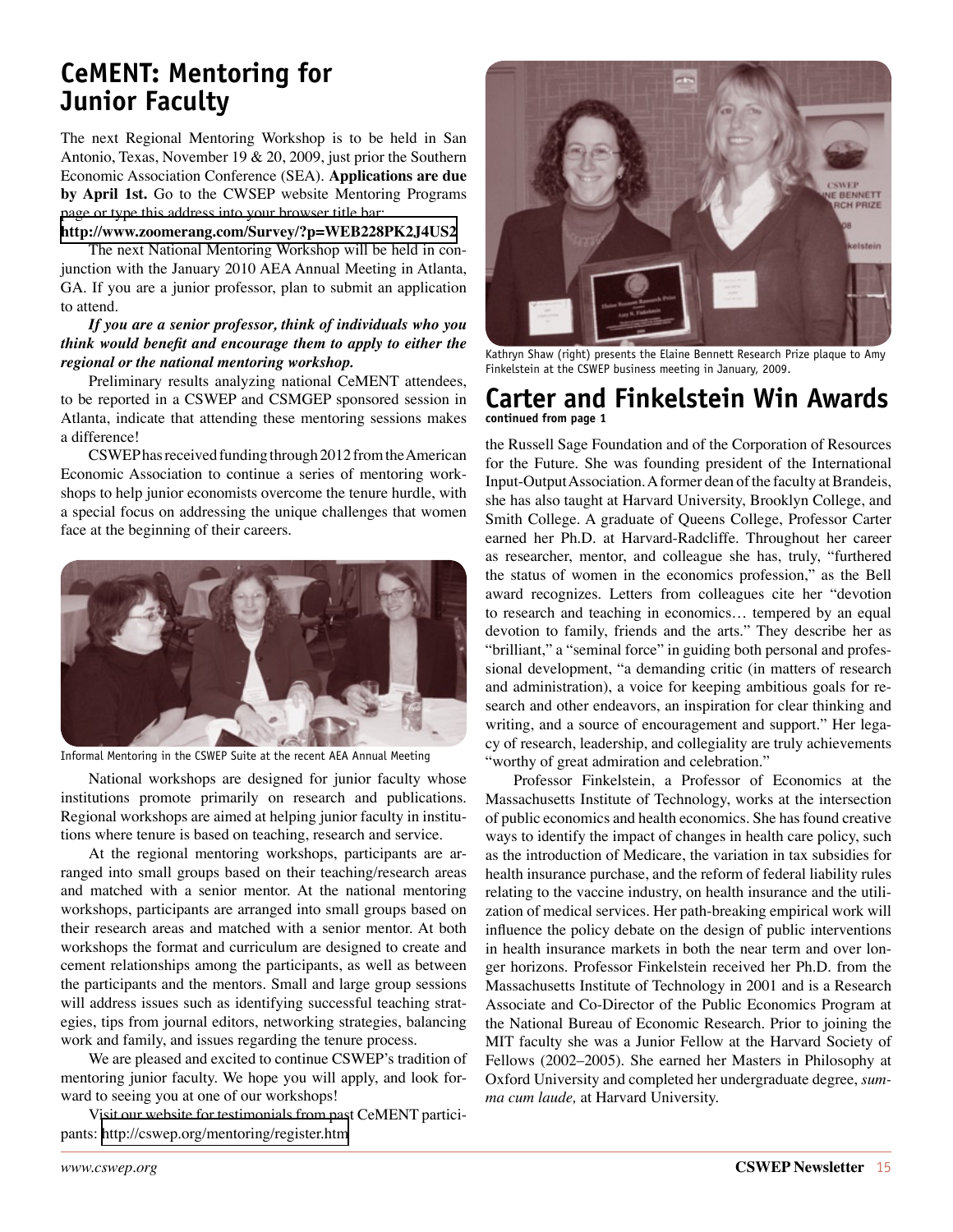# <span id="page-15-1"></span><span id="page-15-0"></span>**Even Negotiation Professors Forget to Ask continued from page 7**

give up to determine your target. (For a detailed planning worksheet and other helpful planning documents, go to the tools section on my Website, [www.askforit.org.](http://www.askforit.org/))

5. **Get ready.** There are three components to getting ready: building your negotiation muscles in the negotiation gym, role-playing, and psyching yourself up right before the negotiation. The negotiation gym is my six-week workout plan to build negotiation muscles (for more details, see my book, *Ask For It,* or email me and I'll send you the workout plan I give my negotiation students). It's also important to role-play before any important negotiation. Recruit a friend to play the other negotiator and practice the negotiation a few times. Brief them on the situation, the likely responses of the other negotiator (including your greatest fear about what they might say), and try out a few different strategies. Role-playing will greatly increase your confidence in your ability to handle yourself no matter what happens. And you'll be less likely to back down. Finally, right before the negotiation, make sure that you get yourself "psyched up." You want to be in a positive, upbeat frame of mind. Listen to music, go to the gym, chat with a friend to get you pumped up. The goal is to walk in feeling in a great mood, not angry or desperate.

Negotiation is a remarkable tool that can be used to advance your career, increase your happiness, and even save you some money. Every day, you'll find numerous opportunities to negotiate. Some may pass you by (as they did me), but it is never too late to ask for what you want!

#### Resources:

Babcock and Laschever (2003), *Women Don't Ask: Negotiation and the Gender Divide,* Princeton University Press.

Babcock and Laschever (2008), *Ask For It: How Women Can Use the Power of Negotiation to Get What They Really Want,* Bantam Books.

Babcock, Laschever, Gelfand, and Small (2003), "Nice Girls Don't Ask," *Harvard Business Review* (October).

Babcock, Gelfand, Small, and Stayn (2006), "Propensity to Initiate Negotiations: A New Look at Gender Variation in Negotiation Behavior," in *Social Psychology and Economics,* (D. De Cremer, M. Zeelenberg, & J.K. Murnighan, Eds.). Mahwah, NY: Lawrence Erlbaum Associates, pp. 239-259.

Bowles and Babcock (2008), "Relational Accounts: An Answer for Women to the Compensation Dilemma," [http://ksgnotes1.harvard.edu/Research/wpaper.nsf/](http://ksgnotes1.harvard.edu/Research/wpaper.nsf/rwp/RWP08-066/$File/rwp_08_066_bowles.pdf) [rwp/RWP08-066/\\$File/rwp\\_08\\_066\\_bowles.pdf](http://ksgnotes1.harvard.edu/Research/wpaper.nsf/rwp/RWP08-066/$File/rwp_08_066_bowles.pdf).

Bowles, Babcock, and Lai (2007), "Social Incentives for Gender Differences in the Propensity to Initiate Negotiations: Sometimes It Does Hurt to Ask," *Organizational Behavior and Human Decision Processes,* 103(2), pp. 84-103.

Bowles, Babcock, and McGinn (2005), "Constraints and Triggers: Situational Mechanics of Gender in Negotiation," *Journal of Personality and Social Psychology,* 89(6), pp. 951-965, 2005.

Annual and Regional Meetings



## **CSWEP Sponsored Sessions at the Eastern Economic Association Meeting**

*February 27–March 1, 2009, New York, NY*

### **Friday, February 27, 2 p.m.**

### **Financial and Labor Market Cyclicality**

*Presiding: Linda Bell (Haverford College)*

- Erica Groshen (Federal Reserve Bank of New York) "Turbulent Firms: Turbulent Wages"
- Marianna Kudlyak (Federal Reserve Bank of Richmond) "The Cyclical Price of Labor When Wages are Smoothed"
- Yuanyan Zhung (University of California, Los Angeles) "The Impact of Credit Market Imperfection and Sectoral Asymmetry on Chinese Business Cycles"
- Beverly Hirtle (Federal Reserve Bank of New York) "Disclosure and Market Discipline in Banking"

### **Friday, February 27, 4 p.m. Applied Topics in Health and Experimental Labor Economics**

*Presiding: Erica Groshen (Federal Reserve Bank of New York)*

- Anne Preston (Haverford College) "Differences in Preferences by Gender"
- Anandi Mani (University of Warwick) "Mine, Yours, Ours? The Efficiency of Household Decisions: An Experimental Approach"
- Janet Currie (Columbia University and the National Bureau of Economic Research) "Long-Term Effects of Health Shocks in Childhood"
- Lenisa Vangjel (Michigan State University) "State Policies and Variation in Child Immunization Rates"

2000000000

# **CSWEP Sponsored Sessions at the Midwest Economic Association Meeting**

*March 20–22, 2009, Cleveland, OH*

**Friday, March 20, 8 a.m.–9:45 a.m. Topics in Development Economics**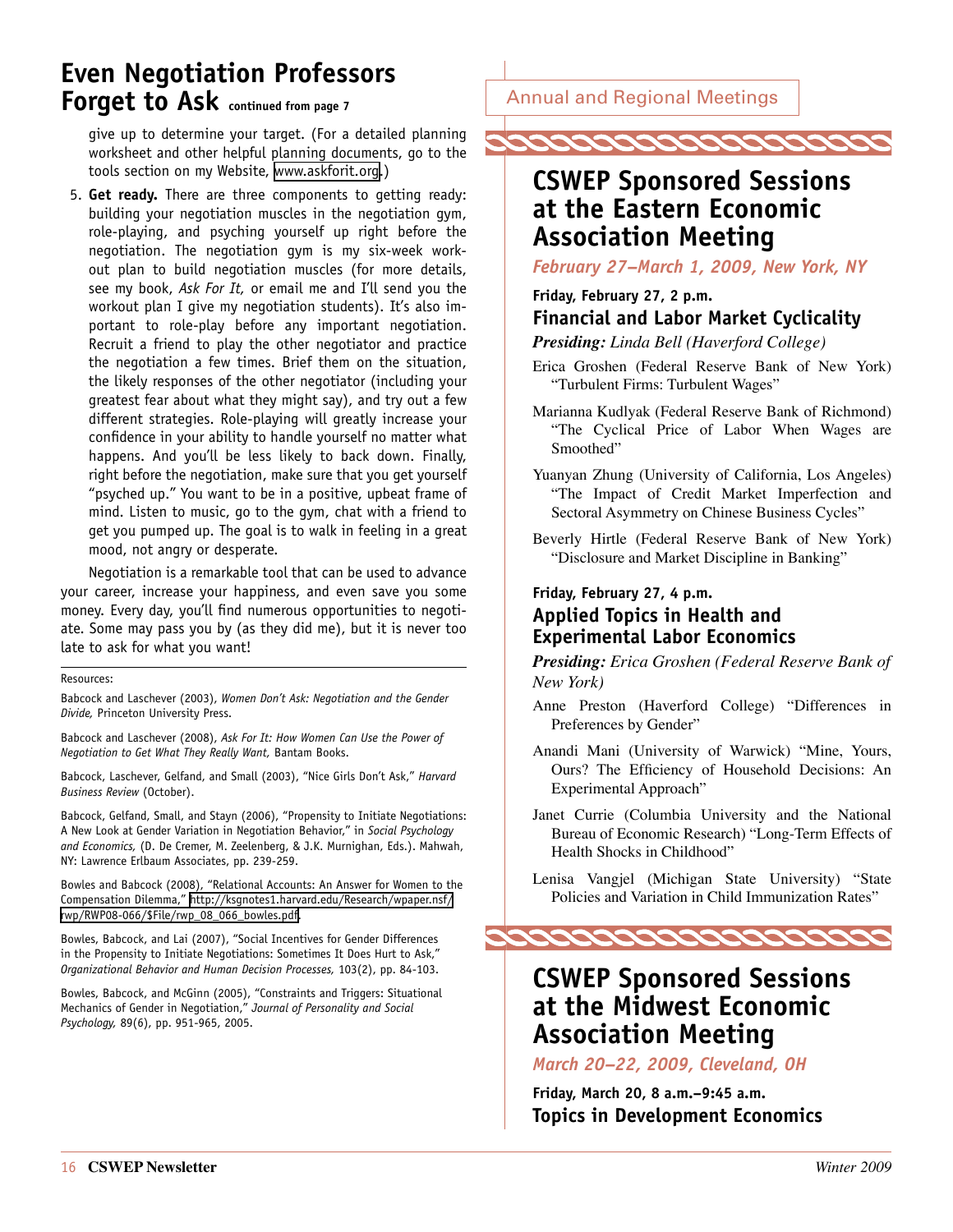<span id="page-16-0"></span>*Presiding: Kaye Husbands Fealing (University of Minnesota, Humphrey Institute)*

*Discussants: Kaye Husbands Fealing (University of Minnesota, Humphrey Institute), Scott Drewianka (University of Wisconsin-Milwaukee), James Payne (Illinois State)*

- Nirupama Devaraj (Valporaiso University) and Suchandra Basu (Rhode Island College) "Collective Action and International Carbon Dioxide Regulations"
- Louise Grogan (University of Guelph) "Community Electrification and Labour Market Development"
- Yuanyan Zhang (UCLA) "Credit Market Imperfection and Sectoral Asymmetry in China"

### **Friday, March 20, 10 a.m.–11:45 a.m. Topics in Finance**

*Presiding: Anna Paulson (Chicago Federal Reserve)*

*Discussants: Jerry Marshke (Harvard University), Yuanyan (Sophia) Zhang (UCLA), Silvia Prina (Case Wetsern), Shreemoy Mishra (Oberlin College)*

- Sumit Agarwal (Chicago Fed) and Faye Wang (U of Illinois, Chicago) "Motivating Loan Officers: An Analysis of Salaries and Piece Rates Compensation"
- Lakshmi Balasubramanyan (Indiana State University) "Measuring the Efficiency of Financial Inputs for Entrepreneurship"
- Urvi Neelakantan and Angela Lyons (University of Illinois, Champaign-Urbana) "Household Bargaining and Portfolio Choice"

Jennifer Steele (Washington State University) "Diversion as a Screening Tool in Principal-Agent Models with Private Information"

### **Friday, March 20, 3:15–5 p.m. Gender, Education and Labor Markets**

*Presiding: Mary Hamman (Michigan State University)*

*Discussants: Joyce Chen (Ohio State), Yee Fee Chia (Cleveland State), Ye Zhang (IUPUI)*

- Daniel Rees (University of Colorado, Denver) and Joseph Sabia (American University) "The Effect of Breastfeeding on Educational Attainment: Evidence from Sibling Data"
- Mary Hamman (Michigan State University) "Making Time for Well-Baby Care: The Effect of Maternal Employment and Paid and Unpaid Time Off"
- Yi Qian (Northwesten University) and Basit Zafar (New York Fed) "Do Female Faculty Influence Female Students' Choice of Undergraduate Major?"

Calls for Papers and Abstracts



# **Southern Economic Association Meeting Call for Papers**

CSWEP will sponsor a number of sessions at the annual meeting of the Southern Economic Association to be held in San Antonio, Texas, November 21–23, 2009.

**One or two sessions are available for persons submitting an entire session (3 or 4 papers) or a complete panel on a specific topic in any area in economics.** The organizer should prepare a proposal for a panel (including chair and participants) or session (including chair, abstracts, and discussants) and submit by e-mail before April 1, 2009.

**One or two additional sessions will be organized by the Southern Representative.** Abstracts for papers in the topic areas of **gender; health economics; labor economics, and industrial organization** are particularly solicited, but abstracts in other areas will be accepted by e-mail by April 1, 2009. Abstracts should be approximately one page in length and include paper title, names of authors, affiliation and rank, and e-mail contact information as well as mailing address.

All information should be e-mailed to:

Dr. Julie L. Hotchkiss, CSWEP Southern Representative Research Department, Federal Reserve Bank of Atlanta e-mail: Julie.L.Hotchkiss@atl.frb.org phone: (404) 498-8198 FAX: (404) 498-8058

Session Summaries



# **CSWEP Sessions at the Southern Economic Association Meeting**

*Visit the CSWEP website for a description of these Sessions on the "Session Summaries" page at:*  **[http://cswep.org/session\\_summaries.htm](http://cswep.org/session_summaries.htm)** 

# **CSWEP Sessions at the 2009 AEA Meetings**

*Visit the CSWEP website for a description of these Sessions on the "Session Summaries" page at:*  **[http://cswep.org/session\\_summaries.htm](http://cswep.org/session_summaries.htm)**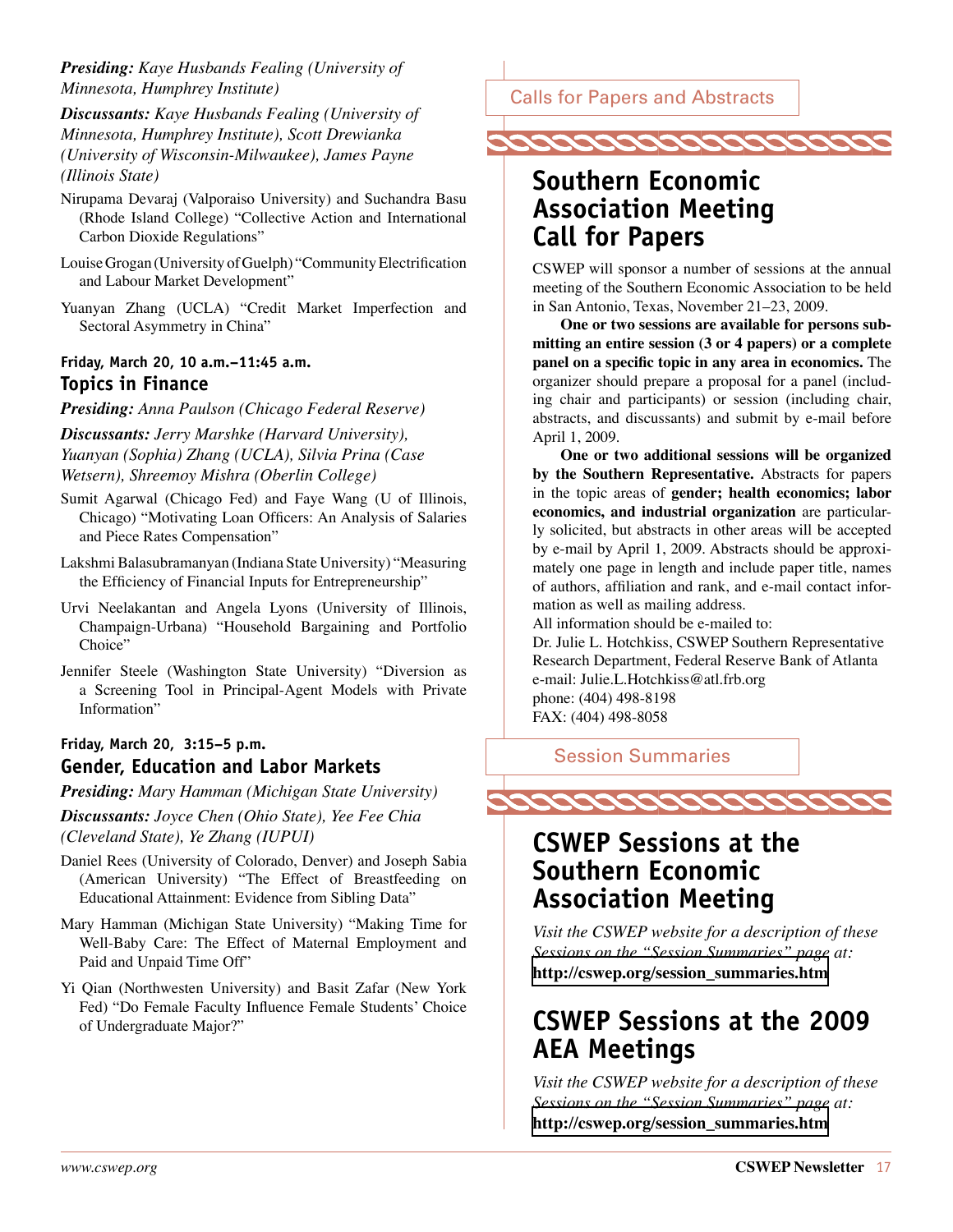<span id="page-17-0"></span>

# **Two CSWEP sessions to be in the May** *American Economic Review 2009 Papers and Proceedings*

### **Session I: "Public Policies, Public Funding, and Their Impact"**

- Sharon Long (Urban Institute), Karen Stockley (Urban Institute) and Alshadye Yemane (Urban Institute) "Early Evidence on the Impacts of Health Reform in Massachusetts"
- Sophie Mitra (Fordham University) "The Labor Market Effects of the Disability Grant Program in KwaZulu-Natal, South Africa"
- Anamaria Felicia Ionescu (Colgate University) and Linnea Polgreen (University of Iowa) "A Theory of Brain Drain and Public Funding for Higher Education in the U.S."
- John Ham, (University of Southern California), Xianghong Li (York University) and Lara Shore-Sheppard (Williams College) "Public Policy and the Dynamics of Children's Health Insurance, 1986–1999"

### **Session II: "Human Capital Acquisition and Entrepreneurship"**

- Tami Gurley-Calvez (West Virginia University), Amelia Biehl (University of Southern Indiana) and Katherine Harper (University of Tennessee, Knoxville) "Time Use Patterns and Women Entrepreneurs"
- Cynthia Bansak (St. Lawrence University) and Brian Chezum (St. Lawrence University) "How do Remittances Impact Human Capital Formation of School Age Boys and Girls?"
- Stacey H. Chen (University of London), Yen-Chien Chen (National Taiwan University) and Jin-Tan Liu (National Taiwan University and NBER) "The Impact of Unexpected Maternal Death on Education—First Evidence from Three National Administrative Data Links"
- Amalia R. Miller (University of Virginia) "Motherhood Delay and the Human Capital of the Next Generation"

# **BRAG BOX**

**"We need every day to herald some woman's achievements... go ahead and boast!" —Carolyn Shaw Bell**

Professor **Christina Romer** (UC Berkeley) was nominated chair of President Obama's Council of Economic Advisors and Professor **Cecelia Rouse** (Princeton) was nominated as a member of the Council of Economic Advisors.

Professor **Donna Ginther** (Director of the Center for Economic and Business Analysis at the U of Kansas) and Professor **Anne Winkler** (U of Missouri-St. Louis) were both quoted in *USA TODAY* (Jan 9) regarding recent unemployment among men and women. In terms of occupational sector and parttime status, women's jobs may be partly shielded from the economic downturn and the increased number of dual earner families may be better able to withstand job loss.

**Rohini Pande** (Harvard University) a new CSWEP Board member, has been appointed to a three-year term as an Associate Editor of the *Journal of Economic Perspectives.* 

Previous Bell Award winner, **Francine Blau,** has been named one of the five inaugural Academic Fellows of the Labor and Relations Association (LERA).

Kudos to the UC Davis Economics Department! Professors **Marianne Page** and **Ann Stevens were** promoted to full professor this year, joining **Martine Quinzii, Hilary Hoynes,** and **Deborah Swenson.** With women holding 5 of the 15 full professor positions in economics, UC Davis may have achieved the highest proportion of female full professors among U.S. universities.

Professor **Saranna Thornton's** (Hampden-Sydney College) paper on "Stop the Tenure Clock" policies was reviewed in *Inside Higher Education* after she presented the research at a CSWEP/ASSA session in San Francisco.

**Esther Duflo** of MIT, past CSWEP Elaine Bennett Research Prize winner, has been awarded the position of Editor for the new American Economic Association *Journal of Applied Economics.*

**Monica Galizzi** was awarded the Eckstein Prize by the Eastern Economic Association for her article titled "Wage Changes, Establishment Growth and the Effect of Composition Bias." The article was published in the *Eastern Economic Journal.*

**Sharon Oster** was appointed Dean of the Yale School of Management.

December 30, 2008 *The Economist* print edition article "International bright young things" named **Amy Finkelstein** and **Esther Duflo,** both winners of the CSWEP Elaine Bennett Research Prize, among 8 young economists (and the only women) who are "making a big splash in their discipline and beyond."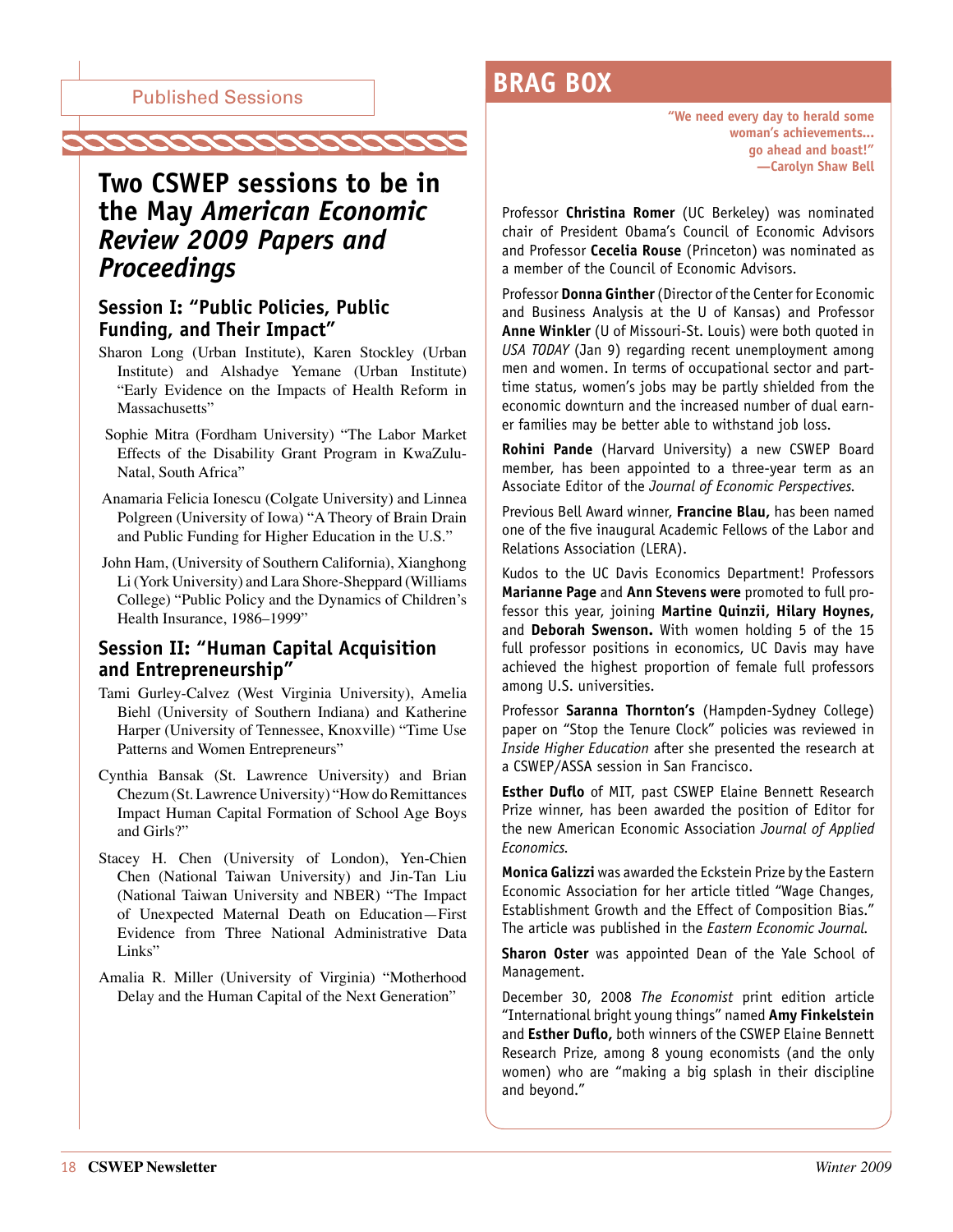# <span id="page-18-0"></span>**Nominations Sought** *for the 2009*  **Carolyn Shaw Bell Awar**

The Carolyn Shaw Bell Award was created in January 1998 as part of the 25th Anniversary celebration of the founding of CSWEP. Carolyn Shaw Bell, the Katharine Coman Chair Professor Emerita of Wellesley College, was the first Chair of CSWEP. The Carolyn Shaw Bell Award ("Bell Award") is given annually to an individual who has furthered the status of women in the economics profession, through example, achievements, increasing our understanding of how women can advance in the economics profession, or mentoring others. All nominations should include a nomination letter, updated CV and two or more supporting letters, preferably at least one from a mentee.

Inquiries, nominations and donations may be sent to:

Barbara Fraumeni, CSWEP Chair Muskie School of Public Service University of Southern Maine P.O. Box 9300 Wishcamper Center Portland, ME 04104-9300 cswep@usm.maine.edu

**Closing date for nominations for the 2009 prize is September 15, 2009.**

**Already a CSWEP Associate? Consider joining the American Economic Association. CSWEP is a subcommittee of the AEA, which subsidizes many of our activities. In addition to all the perks associated with AEA membership, part of your dues will help to support CSWEPsponsored programs, like the mentoring program. To join, go to <http://www.vanderbilt.edu/AEA>.**



# **Committee on the Status of Women in the Economics Profession**

# **HOW TO RENEW/BECOME A CSWEP ASSOCIATE**

CSWEP is a subcommittee of the AEA, charged with addressing the status of women in the economics profession. It publishes a three-times-a-year newsletter that examines issues such as how to get papers published, how to get on the AEA program, how to network, working with graduate students, and family leave policies. CSWEP also organizes sessions at the annual meetings of the AEA and the regional economics associations, runs mentoring workshops, and publishes an annual report on the status of women in the economics profession.

CSWEP depends on the generosity of its associates to continue its activities. If you are already a CSWEP associate and have not sent in your donation for the current year (January 1, 2009–December 31, 2009) we urge you to renew your status. All donations are tax-deductible. If CSWEP is new to you, please explore our website, **www.cswep.org** to learn more about us.

#### **Students receive free complimentary CSWEP associate status. Just indicate your student status below.**

Thank you!

If you wish to renew/become an associate of CSWEP you have two options:

### **OPTION 1: ONLINE PAYMENT**

Visit the CSWEP website at<http://cswep.org/howto.htm> It's quick and secure. We accept Mastercard, Visa and American Express. (this site only works in Internet Explorer—Mozilla Firefox and Netscape have problems with the code)

### **OPTION 2: MAIL**

If paying by check, please fill out the information below and send your donation to:

**CSWEP Membership**

**4901 Tower Court Tallahassee, FL 32303**

(Please make check payable to CSWEP Membership)

**If you are a student, please fill out the information and send to the address below.**

NAME: \_\_\_\_\_\_\_\_\_\_\_\_\_\_\_\_\_\_\_\_\_\_\_\_\_\_\_\_\_\_\_\_\_\_\_\_\_\_\_\_\_\_\_\_\_\_\_\_\_\_\_\_\_\_\_\_\_\_\_\_\_\_\_\_\_\_\_\_\_\_\_\_\_\_\_\_\_

MAILING ADDRESS:

CITY, STATE, ZIP:

#### E-MAIL ADDRESS:

Please supply your email address which will enable us to deliver your CSWEP Newsletter electronically. Doing so saves CSWEP postage costs and is another way to support our activities.

**NEWSLETTER DELIVERY: We would prefer to send your CSWEP Newsletter to you via email. If for some reason you need to have this newsletter sent by U.S. Post, which will increase your donation by \$10 per year, please check here** 

 $\Box$  check here if currently an AEA member

 $\square$  check here if currently a student Institution:

Expected graduation date:

I authorize CSWEP to release my contact information to other organizations that wish to share information of interest with CSWEP members.  $\Box$  ves  $\Box$  no

Donation Amount:  $\square$  \$25.00 (associate level, receiving the CSWEP Newsletter via email)  $\Box$  \$35.00 (associate level, receiving the CSWEP Newsletter via post)  $\Box$  \$50.00  $\Box$  \$75.00  $\Box$  \$100.00  $\Box$  Other \_

If paying by check please send your donation to CSWEP, c/o Joan Haworth, Ph.D.; 4901 Tower Court; Tallahassee, FL 32303 (Please make check payable to CSWEP).

#### **Please visit our website <http://www.cswep.org/>**

To no longer receive mail from CSWEP, please email cswepmembers@ersgroup.com or write to the address provided above.